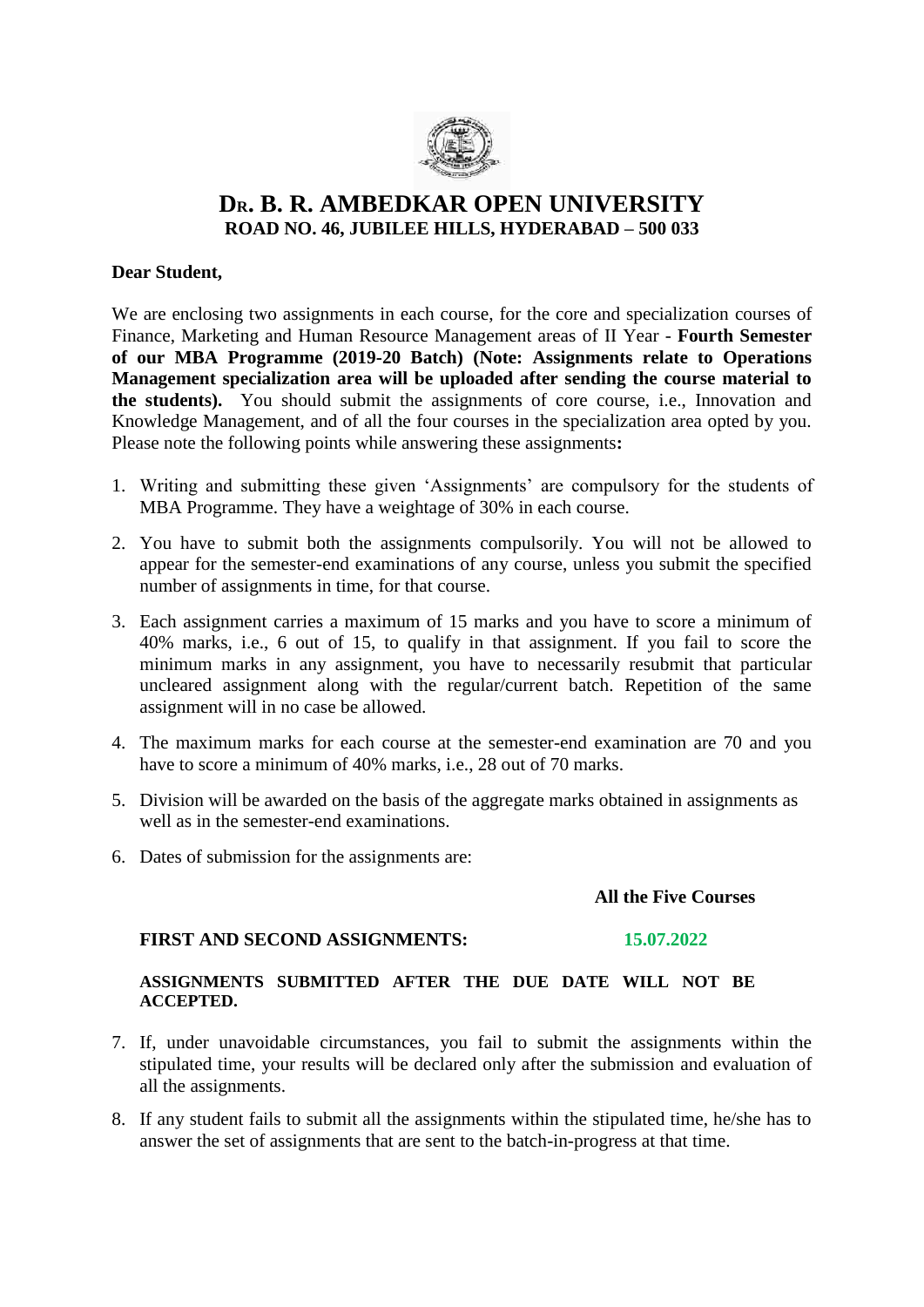- 9. You have to submit your assignments in the same Study Centre to which you are attached.
- 10. The first page of your response sheet should be in the following format:

| Student Enrolment No.        |                      |
|------------------------------|----------------------|
| Name of the Student          |                      |
| Address                      |                      |
| Mobile No.                   |                      |
| E-mail Id.                   |                      |
| Name of the Programme        | $\ddot{\phantom{a}}$ |
| Course Code & Title          |                      |
| Assignment No.               |                      |
| Study Centre (Name & Code) : |                      |
| Date of Submission           |                      |
| Signature of the Student     |                      |

- 11. Please go through the relevant course units thoroughly before answering your assignments.
- 12. In case the assignment is in figurative / problem & solution model, you have to answer it in the required / pertinent format. You should give working notes also wherever necessary.
- 13. Before submitting the assignments, check them carefully to make sure that you have attempted all the main points of all the questions.
- 14. You are required to use only foolscap paper for your responses. Allow some margin on the left, in order to facilitate the evaluator to record his comments.
- 15. You have to answer the assignments in your own words.
- 16. Do not copy from the response sheets of other students. If copying is noticed, the assignments of all such students will be rejected.
- 17. Start each assignment on separate sheets of paper.
- 18. You can consult your Counselors and get clarification on your doubts, if any, while answering the assignments.
- 19. The assignments should be neatly hand written**. Typed or Computerized assignments will not be accepted.**
- 20. You have to prepare your responses in duplicate, submit the original at your study centre and retain the second copy with yourself as a record.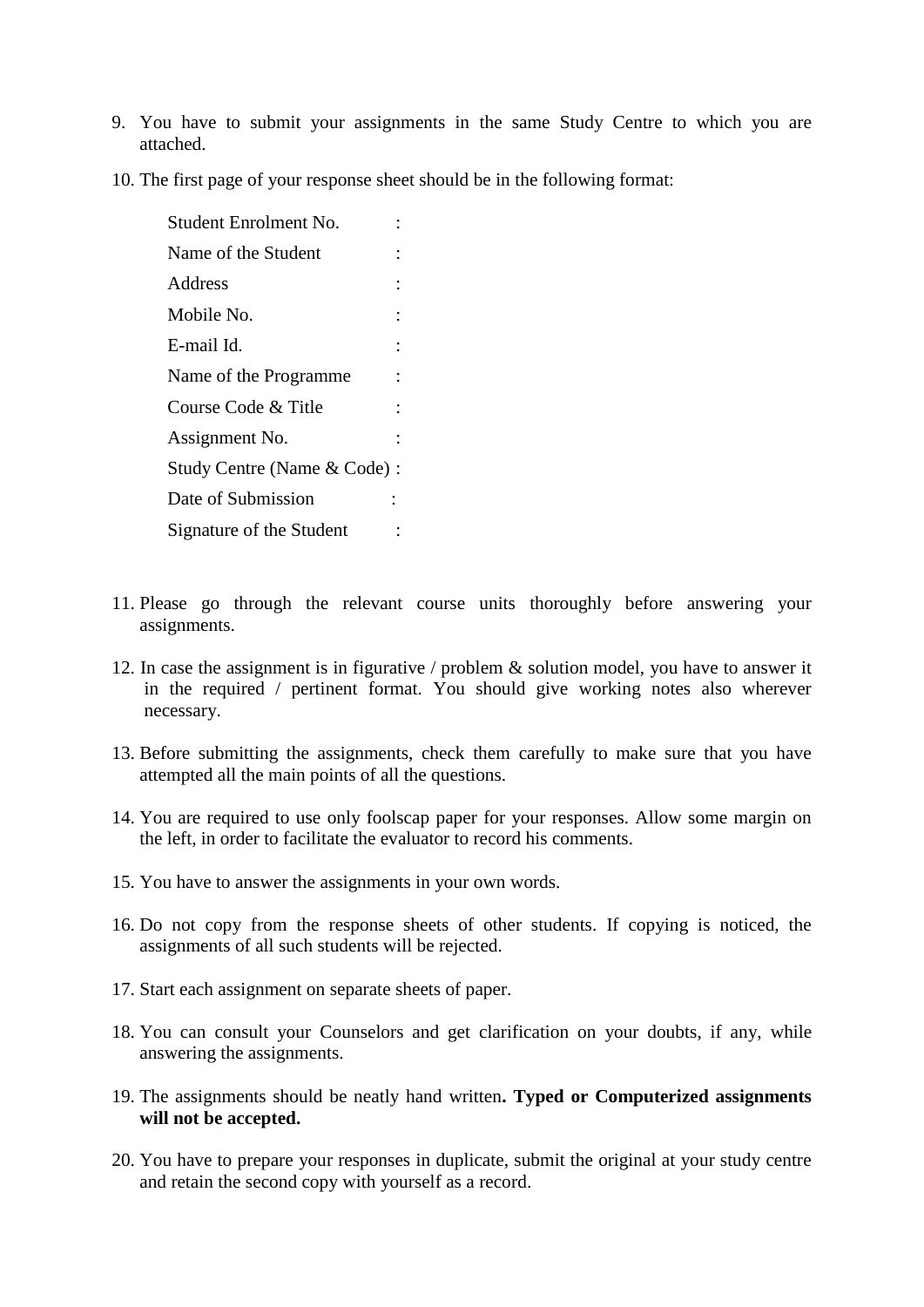- 21. You can collect back the evaluated assignments from your study centre, if you want.
- 22. In case you request for a change of study centre, you should submit your assignments only to the original study centre until the University gives effect to such request for change of study centre.
- 23. Further correspondence should be made to the following address:

**The Director (SSB) Dr. B. R. Ambedkar Open University Prof. G. Ram Reddy Marg Road No.46, Jubilee Hills Hyderabad ± 500 033 (T.S.)**

> **Sd/- HEAD DEPARTMENT OF BUSINESS MANAGEMENT**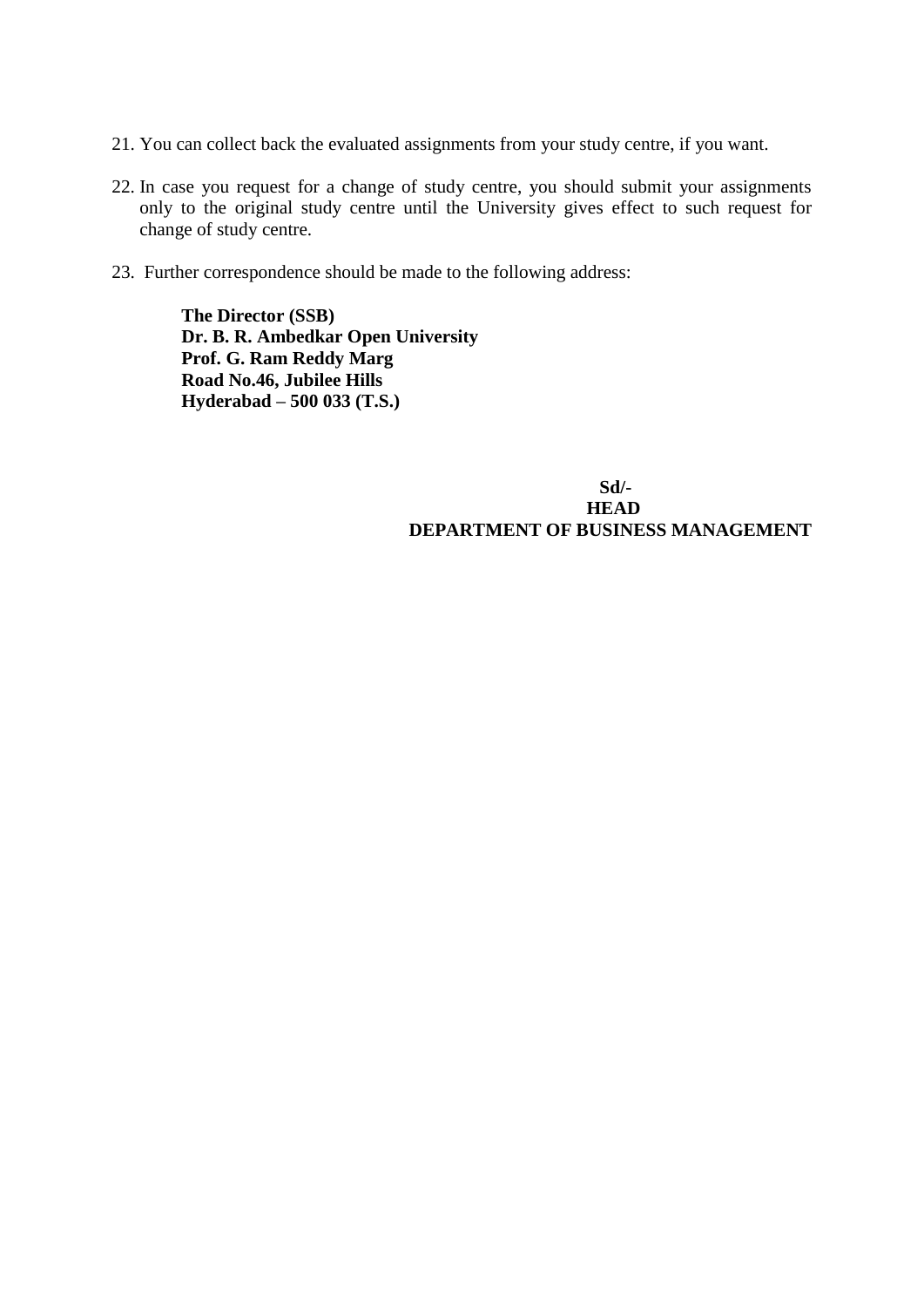

# **MASTER OF BUSINESS ADMINISTRATION (MBA) PROGRAMME (BATCH: 2019-20)**

# **COURSE ± MBA-401: INNOVATION AND KNOWLEDGE MANAGEMENT (Second Year - Fourth Semester)**

# **ASSIGNMENT ± I (MARKS: 15)** ANSWER ALL QUESTIONS ALL QUESTIONS CARRY EQUAL MARKS

- 1.a) "Innovations are considered as the powerful tools to stimulating the economy of country" - In the light of the above statement discuss the new innovations in  $21<sup>st</sup>$ century and status of innovation environment in India.
	- b) Analyze the different types of innovative models with one example to each model.
- 2. a) "To reach the changing customer expectations new product development is necessary" -Examine the statement and discuss the various steps involved in the new product development.
	- b) Discuss the key points in diffusion theory and explain the different factors influencing the diffusion theory.
- 3. a) "Knowledge helps in achieving organizational goals" Comment. Also briefly discuss different types of knowledge management cycles.
	- b) Distinguish between the codification and personalization. Also explain the concept of strategic vision and its importance in Knowledge Management.

# **ASSIGNMENT – II** (MARKS: 15) ANSER ALL QUESTIONS ALL QUESTIONS CARRY EQUAL MARKS

1. a) Explain the concepts of 'Knowledge Capture', 'Knowledge Creation', and 'Knowledge Transformation'. Also describe Nonaka's Model of Knowledge Creation and Transformation.

- b) Explain Tiwana's seven level knowledge management structures.
- 2. a) Write a brief note on 'Ergonomics' at work place. Discuss the different factors affecting ergonomics at workplace with one example for each factor.
	- b) What is Knowledge Transfer? Explain the process of KT. Also state the challenges to knowledge transfer.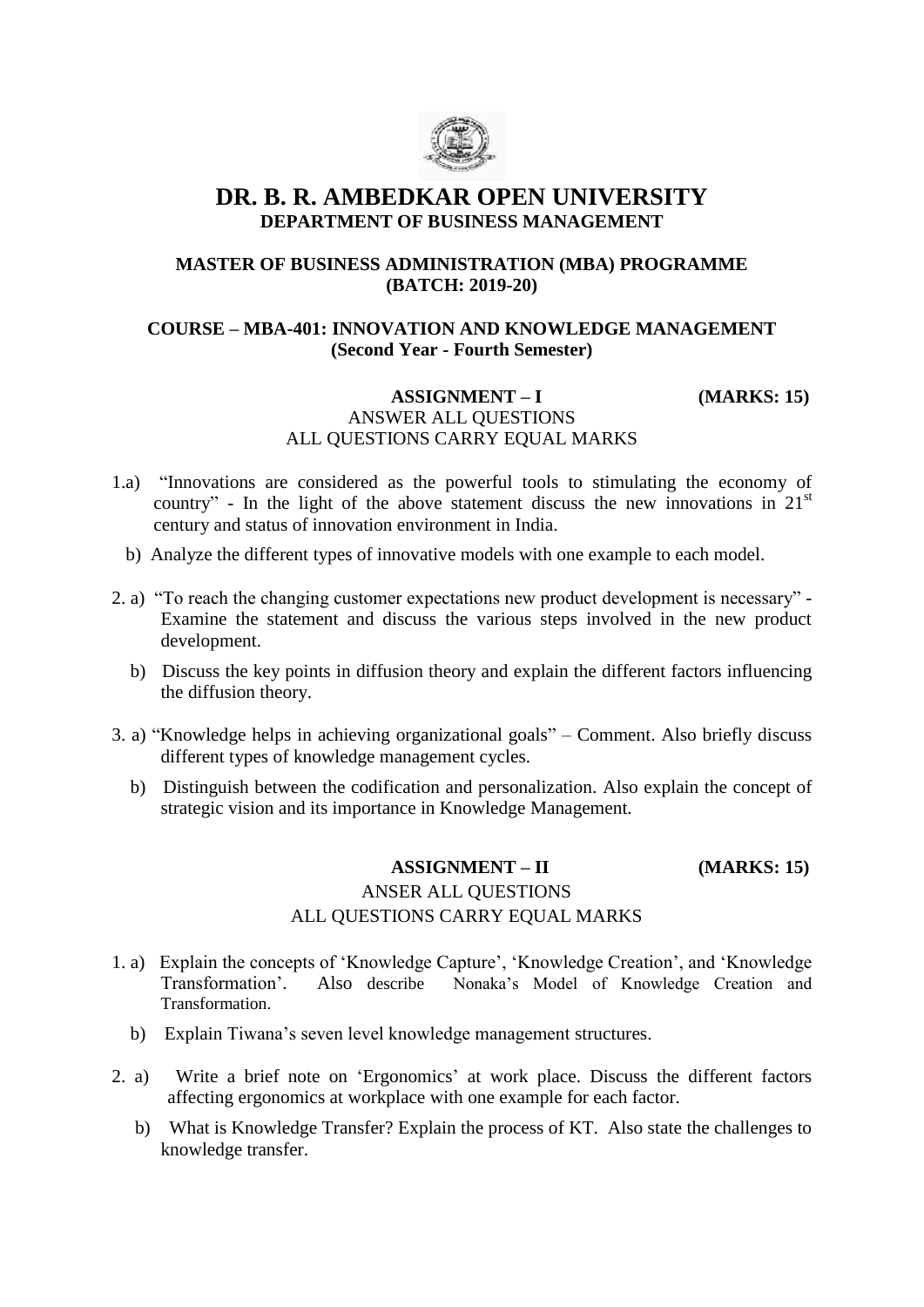3. Analyse the following case-let and answer the questions asked at the end:

In all knowledge-based industries, people, processes and technology are the three primary levers for the predicting and managing organizational and individual capability. Today, the IT industry is maturing and coping with a faster change in technological business environment. And managing people who are the key assets in the organization is a tough challenge. The People Capability Maturity Model (P-CMM) was conceptualized at the software engineering institute of Carnegie Mellon University, US and belongs to the stable of SEI – software processes improvements programmes and methodologies. The principal architect of P-CMM is Bill Curtis. Knowledge is the raw material of software development. Although software tools can help record and manage knowledge, they do not create and apply it. Perhaps no industry in history has been as knowledge intense as software development, an industry whose only product is proceduralized knowledge. Not surprisingly, the level of talent in a software project is often the strongest predictor of its results, and personnel shortfalls are one of the most severe project risks.

P-CMM is an organizational change model designed on the premise that improved workforce practices will not survive unless an organization's behavior changes to support them. It provides a road map for transforming an organization by steadily improving its workforce practices. P-CMM characterizes the maturity of the people practice, provides process orientation to people programmes, improve the capability of organizations by increasing the capability of the workforce and helps an organization to become an "employer" of choice".

In August 2001, Mr. Curtis released P-CMM v 2.0 in Bangalore. This was to address areas like knowledge management, Six Sigma and bring out clarity in concepts like coaching and monitoring. It also aimed at using similar nomenclature as CMMI and focused with a view to establishing, deploying, supporting, reusing, improving the competency framework which is critical for managing individual and organizational capability.

P-CMM has five levels of maturity through which organizations progress and establish systems and processes. The relationships between these key processes are the themes of P-CMM: developing capability, managing and motivating performance, shaping the workforce, building work groups and culture.

One of the important features of P-CMM is that it encourages and makes it compulsory to have proper measures and metrication programme. These measurements quantitatively demonstrate the HR health of the organization. These measures could be climate surveys scores and their variations over the years, hiring measures also help to provide a cost effective channel of staffing, impact of training on individual performance and savings incurred thereby. Verification processes like audits and mini assessments support all the measures. P-CMM follows a CMM Appraisal Framework (CAF) to determine maturity of peoples practices. P-CMM assessments are team training, comprehensive documents review, and interviews with various categories of employees. The entire process covers over 35% of the workforce strength.

People–CMM assessments are regarded and valued by clients across the world as they are the hall mark of sound people processes and can be used as interventions with adopting excellence models like Malcolm Baldridge and EFQM. A few organizations that have undertaken People-CMM assessment include Wipro, TCS, Datamatrics, PCS, SSI, SISL,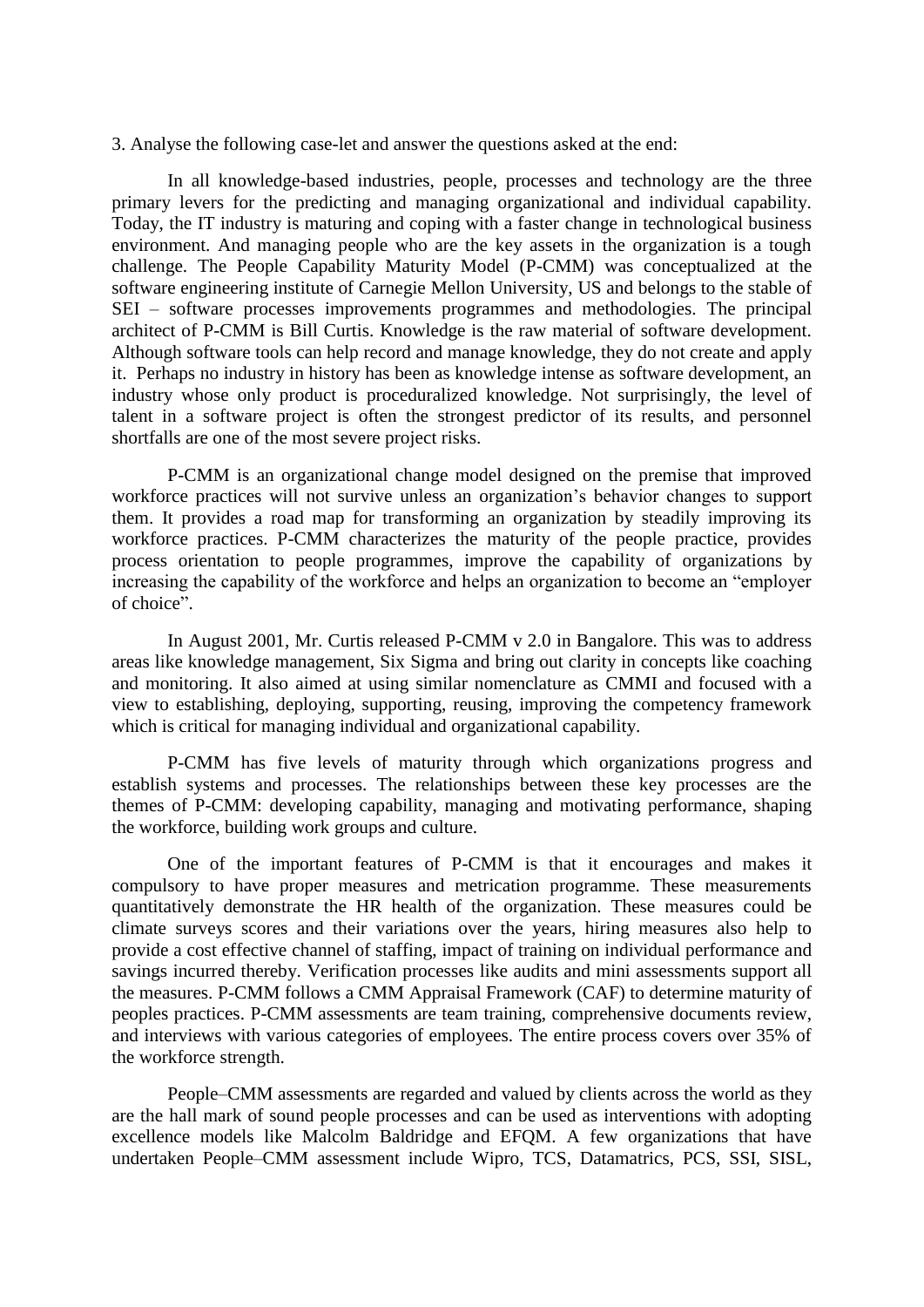Techspan and Mastek. Ajay Batra, consulting partner QAI, SW-CMM and People-CMM lead assessor believes "intent based diligent focus on people is People-CMM'.

At TCS the P-CMM assessment has helped in terms of acceptability and comfort levels. This is seen especially in terms of offshore and outsourcing work.

## **Questions:**

- (i) Discuss the importance of PCMM keeping in view the recent rapid changes in the technologies and organizational forms.
- (ii) Do you really think that the PCMM address the issues of people management? Explain with proper justification.
- (iii) "Having knowledge in technologies may not be sufficient in personnel management" - Comment.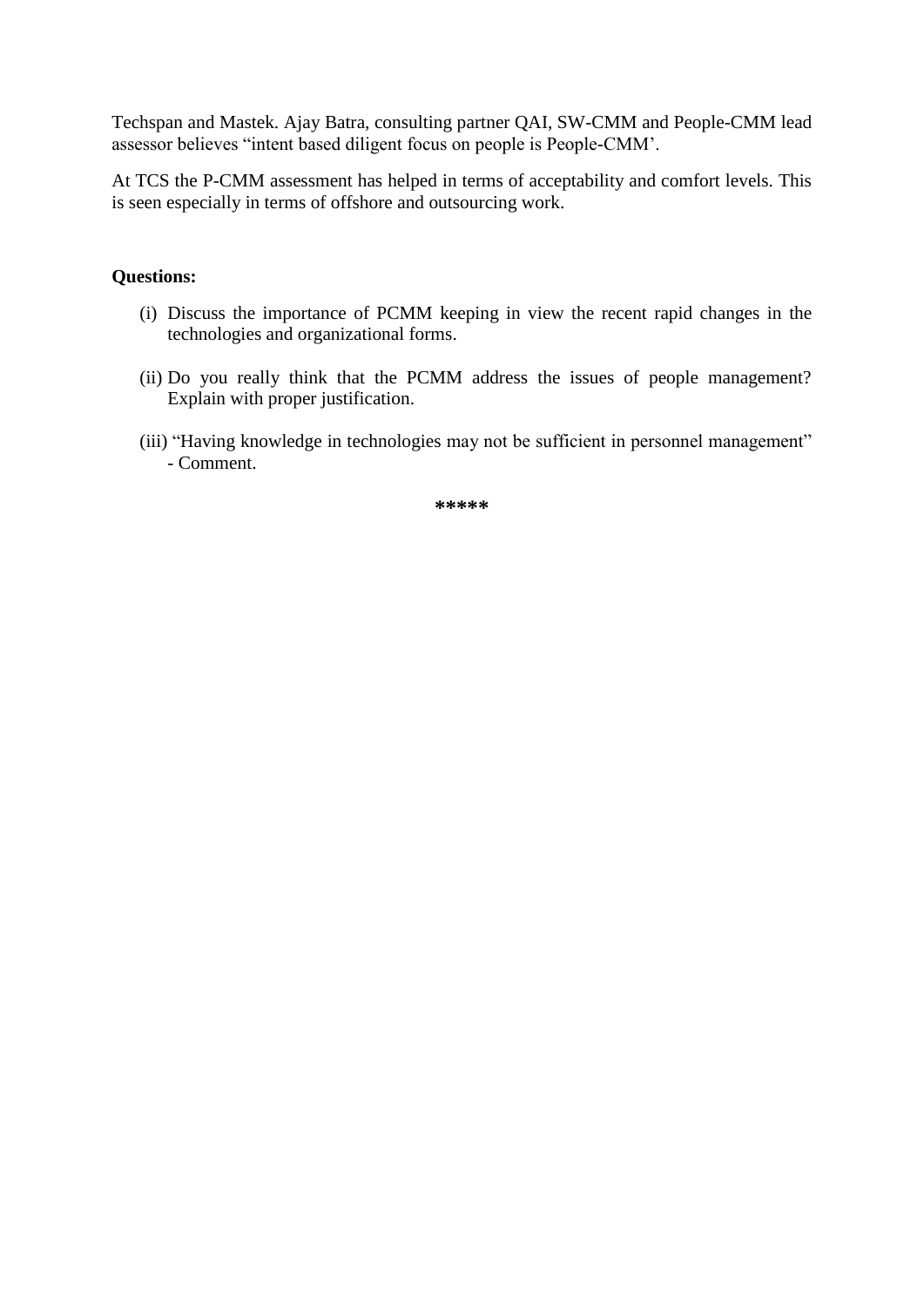

# **MASTER OF BUSINESS ADMINISTRATION (MBA) PROGRAMME (BATCH: 2019-20)**

# **COURSE ± MBA-11: SECURITY ANALYSIS AND PORTFOLIO MANAGEMENT (Second Year - Fourth Semester ± Finance Specialization)**

# **ASSIGNMENT ± I (MARKS: 15)** ANSWER ALL QUESTIONS ALL QUESTIONS CARRY EQUAL MARKS

- 1. a) What do you understand by money market instruments? Explain briefly about various instruments of money market.
	- b) Write a brief note on securities market and also the role of SEBI in regulating securities market.
- 2. a) Discuss the different risks associated with securities market.
	- b) A company is required to pay Rs. 36,560.78/- in 7 years. Show that this liability will be immunised with Rs.20,000/- of 10-year maturity 9 percent coupon value bonds, even if interest rates were to change immediately to:
		- (i) 8%, (ii) 10%, (iii) remains at 9%, and stay at these assumed levels for 7 years.
- 3. a) "Ratio analysis helps in determining strengths and weakness of a company" Comment. Also discuss the different types of ratios used to measure the performance of a company.
	- b) Explain various forms of Efficient Market Hypothesis.

# **ASSIGNMENT – II** (MARKS: 15) ANSER ALL QUESTIONS ALL QUESTIONS CARRY EQUAL MARKS

1. a) Write a note on portfolio analysis and discuss the theories of portfolio analysis.

b) As an investment manager you are given the following information:

|   | Investment in Equity Shares of<br>Companies                       | Initial<br>Price $(Rs.)$ | Dividends<br>(Rs.) | Market<br>Price (Rs.) | <b>Beta Risk</b><br>Price (Rs.) |
|---|-------------------------------------------------------------------|--------------------------|--------------------|-----------------------|---------------------------------|
| A | Cement Ltd.<br>Steel Ltd.<br>Liquor Ltd.                          | 25<br>35<br>45           |                    | 50<br>60<br>135       | 0.8<br>0.7<br>0.5               |
| B | Government of India bonds<br>Risk free return may be taken at 14% | 1000                     | 140                | 1,005                 | 0.99                            |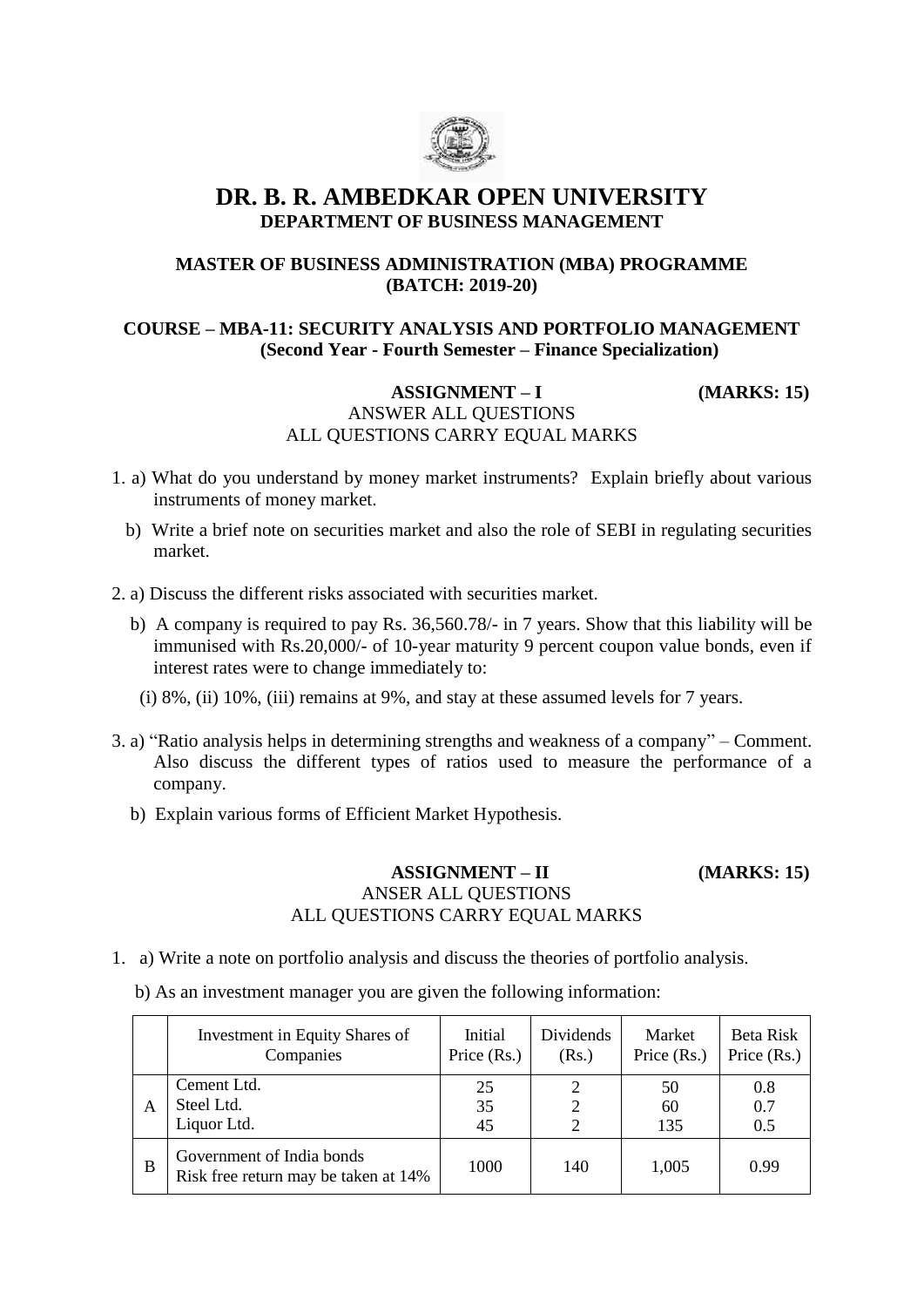You are required to calculate the:

- i) Expected Rate of Return of each security in the portfolio using the Capital Asset Pricing Model (CAPM); and
- ii) Average Expected Return of the Portfolio.
- 2.a) "Portfolio formula plans used to exploit the price fluctuations in securities market" -Discuss the different types of formula plans.
	- b) What do you understand by 'Managed Portfolios'? State the reasons to consider them. Also explain how to do performance evaluation of managed portfolios.
- 3. Analyze the case given below and answer the questions asked at the end:

UTI Infrastructure Fund is an open-ended equity fund launched on 9th March, 2004. It is one of the largest mutual fund schemes under UTI Ltd. The objective of this fund is to provide capital appreciation through investment in the stocks of companies engaged in various sectors such as Metals, Building Materials, Oil and Gas, Power, Chemicals, Engineering, etc. The fund invests in the stocks of the companies which form part of infrastructure industries.

| <b>Equity</b>                                   | <b>Market Value</b> | % NPV |
|-------------------------------------------------|---------------------|-------|
| Bharthi Airtel Ltd.                             | 7,512.75            | 6.36  |
| Bharat Heavy Electronic Ltd.                    | 6,813.00            | 5.76  |
| Reliance Industries Ltd.                        | 6,163.75            | 5.21  |
| Larson& Turbo Ltd.                              | 5,416.25            | 4.58  |
| India Oil Corporation Ltd.                      | 3,834.00            | 3.24  |
| NTPC Ltd.                                       | 3,612.00            | 3.06  |
| Oil & Natural Gas Corporation Ltd.              | 3,335.50            | 2.82  |
| Tata Power Company Ltd.                         | 2,996.60            | 2.54  |
| Reliance Communication Ltd.                     | 2,726.40            | 2.31  |
| ABB Ltd.                                        | 2,042.10            | 1.73  |
| Infrastructure Development Finance Company Ltd. | 2,004.00            | 1.70  |
| Jindal Steel & Power Ltd.                       | 1,822.50            | 1.54  |
| Voltas Ltd.                                     | 1,689.80            | 1.43  |
| Crompton Greaves Ltd.                           | 1,553.65            | 1.31  |
| Grasim Industries Ltd.                          | 1,524.81            | 1.29  |
| Jyothi Structures Ltd.                          | 1,311.86            | 1.11  |
| Idea Cellular Ltd.                              | 1,316.25            | 1.11  |
| <b>IVRCL</b> Infrastructure &Project Ltd.       | 1,293.75            | 1.09  |
| Everest Kanto Cylinder Ltd.                     | 1,261.40            | 1.07  |
| Others                                          | 16,209.50           | 13.73 |
| <b>Net Assets</b>                               | 43,767.51           | 37.01 |

The portfolio of UTI Infrastructure Fund as on 31.12.2008 given in the following table:

**Fund Positioning**: UTI Infrastructure fund is positioned to follow a top down approach keeping in mind the economic scenario. The funds endeavour is to pick sectors which are expected to perform better and select fundamentally strong companies in those sectors. The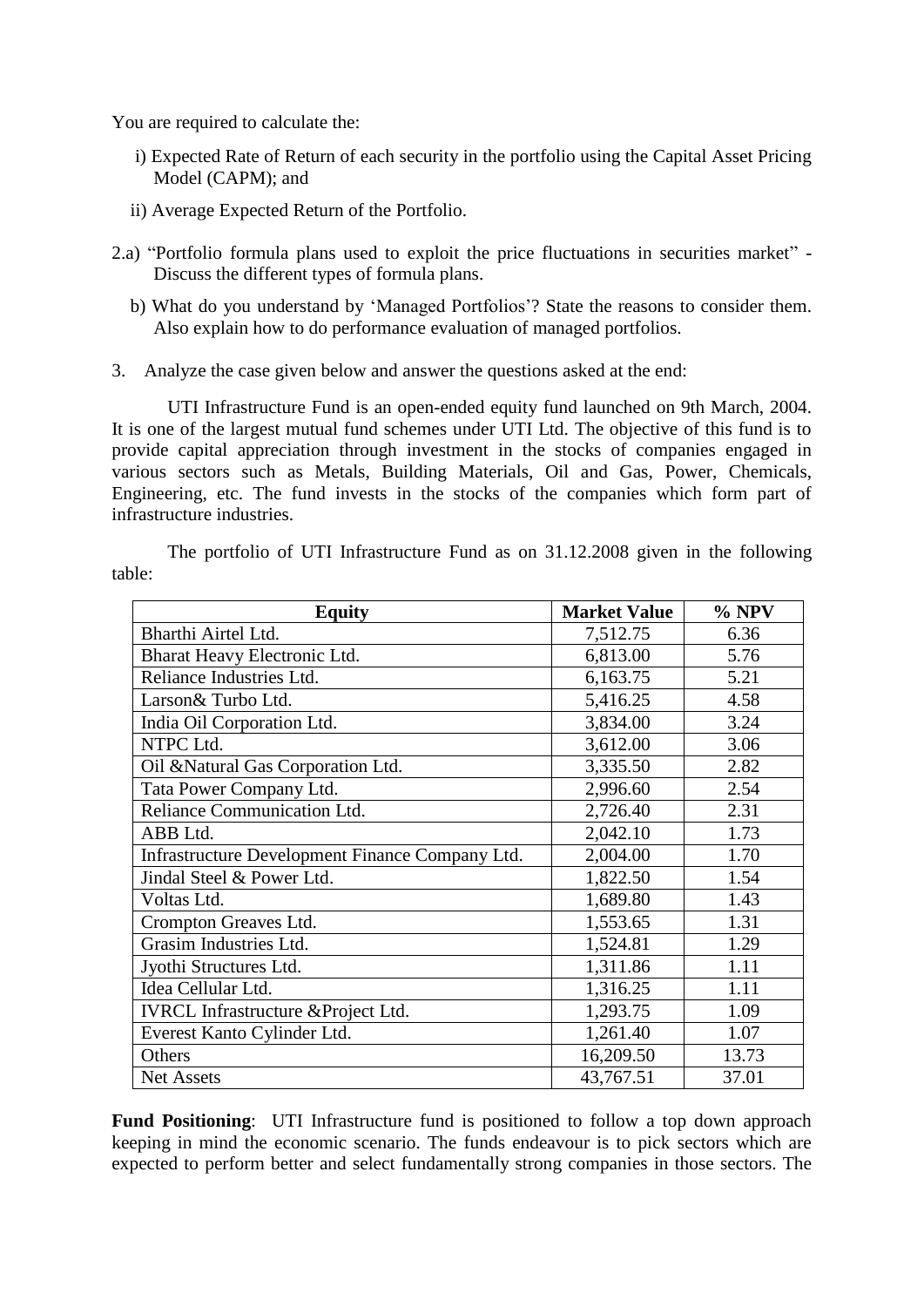scheme's performance in highly linked with the overall economic growth of the country as the sectors in which the scheme invests are directly linked to the GDP of India.

**Performance Comparison:** The performance comparison of the scheme with the benchmark index is given in the following table:

| <b>Compound Annualised Returns</b> | $\overline{\text{NAV}}$ (%) | <b>BSE 100 (%)</b> |
|------------------------------------|-----------------------------|--------------------|
| vear                               | $(-)56.32$                  | $-155.28$          |
| 2 year                             | 6.64                        | $0.23\,$           |
| Since inception                    | 19.75                       | 10.63              |

## **Performance Comparison as on 31.12.2008**

The past dividends for the first four years are given in following table:

| <b>Dividend</b> | <b>Declaration Date</b> | <b>Record Date</b>          |
|-----------------|-------------------------|-----------------------------|
|                 | February, 2005          | $10^{th}$ March, 2005       |
| 20              | <b>August, 2005</b>     | $15th$ September, 2005      |
| 30              | July, 2006              | $3rd$ July, 2006            |
| 35              | June, 2007              | $\sqrt{22^{nd}}$ June, 2007 |

**Question:** Analyze and comment on the UTI Infrastructure Fund portfolio based on the above facts.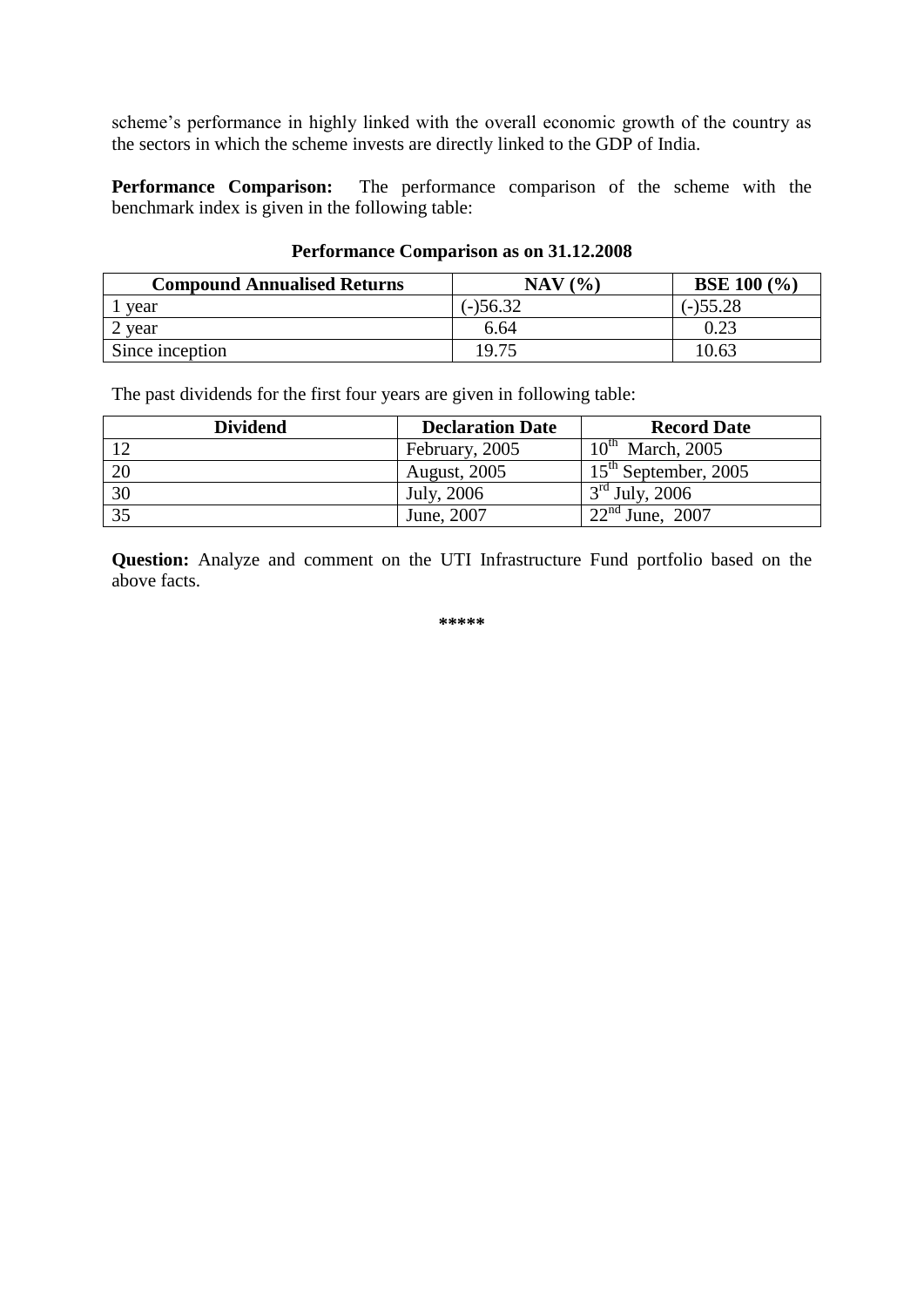

# **MASTER OF BUSINESS ADMINISTRATION (MBA) PROGRAMME (BATCH: 2019-20)**

# **COURSE ± MBA-12: FINANCIAL MARKETS AND SERVICES (Second Year - Fourth Semester ± Finance Specialization)**

# **ASSIGNMENT ± I (MARKS: 15)** ANSWER ALL QUESTIONS ALL QUESTIONS CARRY EQUAL MARKS

- 1. a) What do you mean by financial service? Critically examine the present position of the financial service sector in India and state the challenges it has to face in the years to come.
	- b) State the reasons for bank mergers. What are the advantages, and disadvantages of bank mergers? Explain with the help of examples.
- 2. a) Present the classification of financial markets. Who are the participants in capital markets? Also explain the instruments in capital market.
	- b) Explain these concepts: Foreign Exchange Market; Derivatives Market; Grey Market; Commodities Market; Spot Market; and Commodities Futures Market.
- 3. a) "Technology has impacted every aspect of the society"  $-$  Examine the statement with special focus on the technology enabled banking services in India.
	- b) Narrate the meaning and importance of Financial Inclusion. Also discuss the recent initiatives through which financial inclusion is achieved in India.

- 1. a) "Role of Merchant Banking Services in India is indispensable"  $-$  Comment on the statement with proper justification.
	- b) Explain the concept of Credit Rating. Examine the advantages and disadvantages of credit rating.
- 2. a) Explain the concepts of lease, hire purchase and instalment system. Also elaborate various types of lease.
	- b) Distinguish between factoring and forfaiting. Explain the advantages of these two.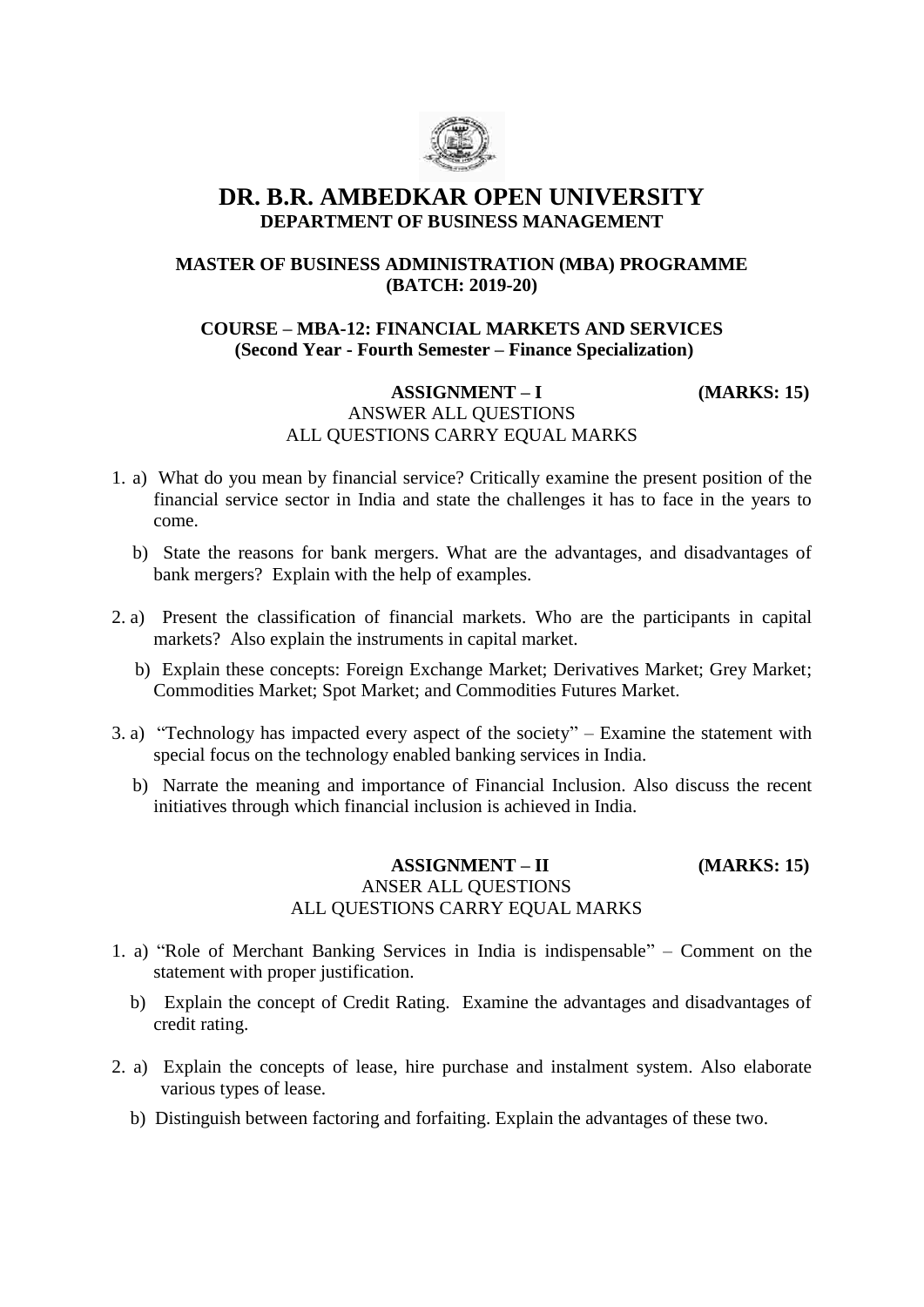3. Analyse the following case-let and answer the questions asked at the end:

PTR is a venerable restaurant of Bangalore set up decades ago by Prakash Naik. Despite its phenomena success, Prakash Naik was unwilling to set up branches because he was concerned about the dilution of quality. In the last decade, however, alluring business opportunities and competitive compulsion persuaded Prakash Naik to set up a few branches of PTR at select locations in Bangalore and Chennai. This initiative, financed mainly through internal accruals, turned out to be quite profitable. Buoyed by this success, the Naik family, which owns 100 percent equity of PTR Limited, has chalked up as ambitious plan to set up a nation-wide chain of PTR restaurants and to support this initiative, it has to raise 100 Crore through an initial public offering.

Prakash Naik has approached you to brief the family members on various issues associated with the move by answering the following questions.

#### **Questions:**

- i) What are the pros and cons of going public?
- ii) What conditions should a company satisfy to make an IPO?
- iii) What are the principal steps in an IPO?
- iv) Why under-pricing of IPO is a universal phenomenon?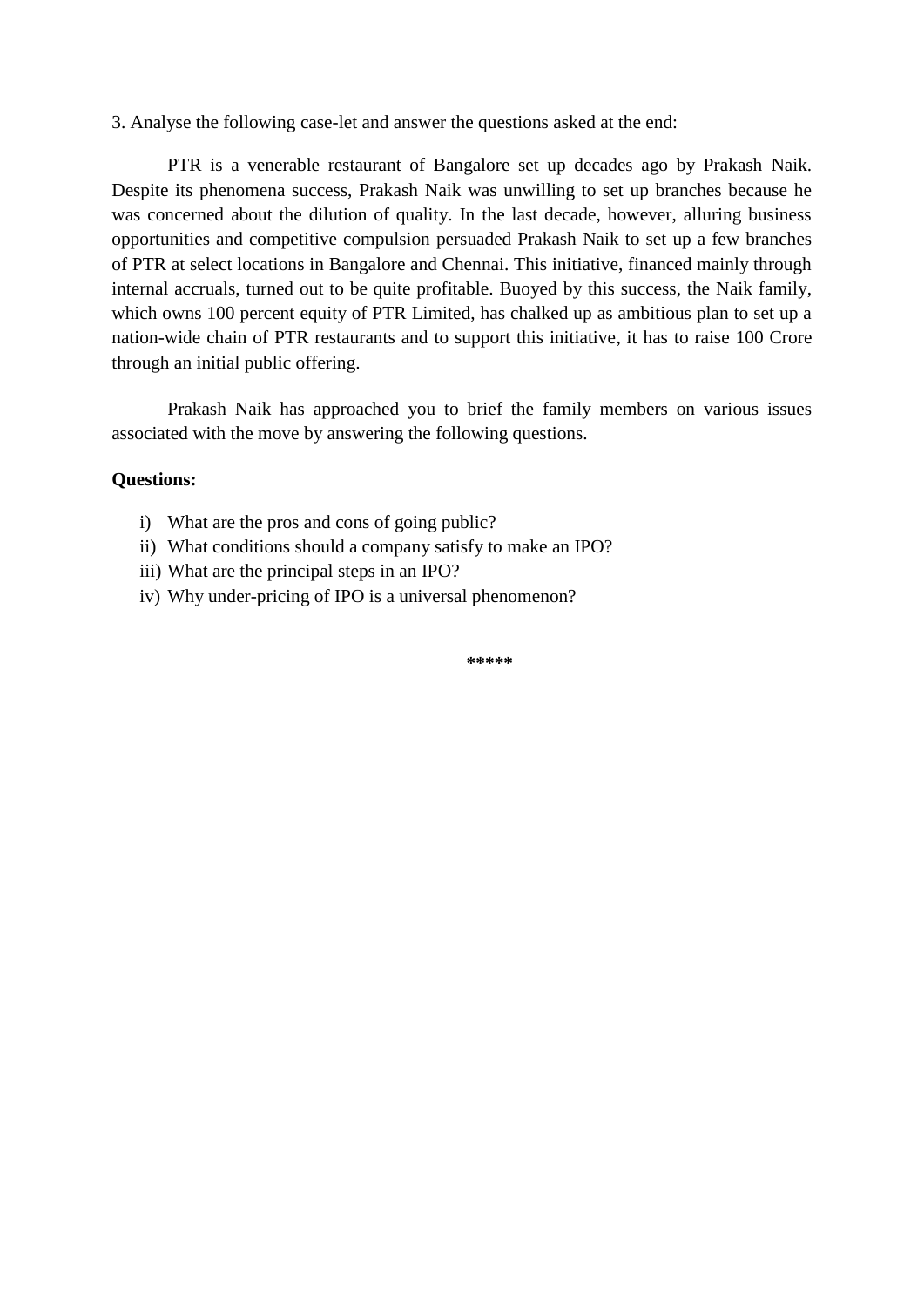

# **MASTER OF BUSINESS ADMINISTRATION (MBA) PROGRAMME (BATCH: 2019-20)**

# **COURSE ± MBA-13: MANAGEMENT CONTROL SYSTEMS (Second Year - Fourth Semester ± Finance Specialization)**

# **ASSIGNMENT ± I (MARKS: 15)** ANSWER ALL QUESTIONS ALL QUESTIONS CARRY EQUAL MARKS

- 1. a) Explain the concept, functions and organizational context of Management Control Systems.
	- b) What is 'Goal Congruence'? Explain the linkage between the various stakeholders towards goal congruence.
- 2. a) Elaborate the structural dimensions of organizational design.
	- b) Define the term "Profit Centre". How do you evaluate performance of an entity?
- 3. a) Differentiate between a profit centre and an investment centre. Division-J of Johnson Ltd. produced the following during the last financial year:

| Net Profit:                           | Rs. 7,20,000 |
|---------------------------------------|--------------|
| Capital Employed in Fixed Assets:     | Rs.30,00,000 |
| Capital Employed: Net Current Assets: | Rs. 2,00,000 |

For performance appraisal purposes, all divisional assets are valued at original cost. The division is considering a project which will increase annual net profit by Rs.50,000 but will require average stock levels to increase by Rs.60,000 and fixed assets in increase by Rs.2,00,000.

Johnson Limited imposes a 16% capital charge on its divisions. Given these circumstances, will the appraisal criteria Return on Investment and Residual Income motivate division-J management to accept the project?

b) Why transfer pricing is considered as an important managerial function in multi-entity companies? Explain in detail.

# **ASSIGNMENT – II** (MARKS: 15) ANSER ALL QUESTIONS ALL QUESTIONS CARRY EQUAL MARKS

1. a) Define Variance analysis. Evaluate different approaches to variance analysis.

b) Define Management Audit. What are the objectives of management Audit? Discuss the types of Management Audit.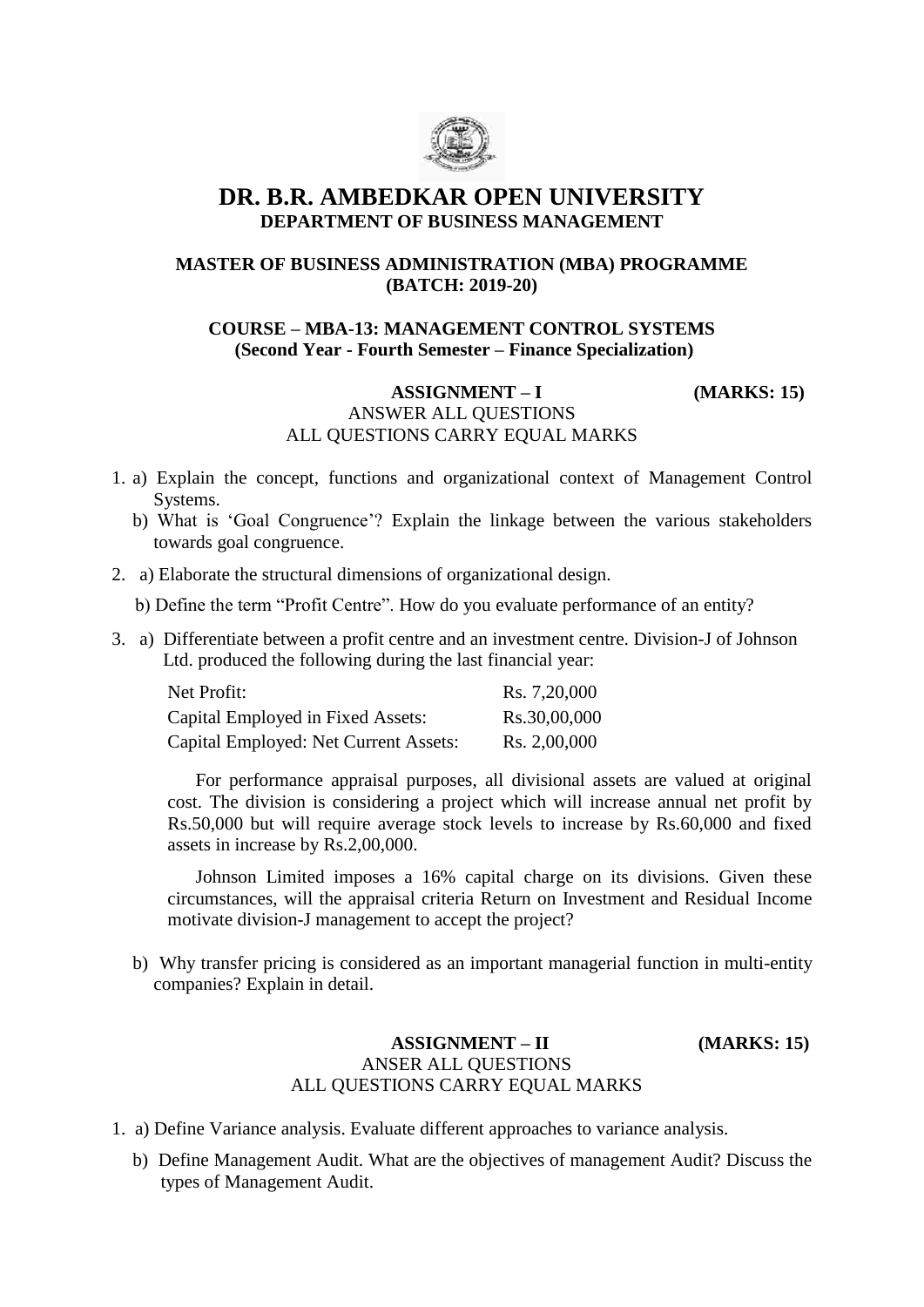- 2. a) Distinguish between manufacturing and service organizations. State the special characteristics of financial service organizations. Also explain management control process in financial service organizations.
	- b) What do understand by exchange rate? Examine the factors affecting exchange rates. List some 15 countries and compare their exchange rates with Indian currency.
- 3. Analyse the following case-let and answer the questions asked at the end:

It was an eventful day for Amman Engineering Company, a small machinery manufacturer in Coimbatore, when their owner, Shakthivel got an export order for \$ 50,000 from Indonesia for supply of machines by the end of six months. He had even succeeded in getting a demand draft for \$ 10,000 by way of interest free advance from them. As the buyer was very quality conscious, they had insisted that one critical component of the machinery should be of a particular German make. He has now called you, their bright young finance manager, to discuss the matter in some detail. Being very cautious by nature he was very particular on getting full forward cover from their bank on all forex exposures. He has asked you to gather all the needed information and advise him to the best of your knowledge, on the following in the next hour or so:

## **Questions:**

- i) How many rupees would the bank pay on the demand draft?
- ii) What premium / discount on the dollar would be indicated by the 6 month forward fare that would be obtained by the bank?
- iii) How fair or otherwise would be the forward buying rate given by the bank as compared to the rate indicated by the prevailing market interest rates.
- iv) What would be the overall estimated profit margin from this export?

## **Rates obtained from the bank:**

| USD/INR spot                  | : 61.62/61.65   |
|-------------------------------|-----------------|
| 3 Months Swap Points in Paise | : 132/133       |
| 6 Months Swap Points in Paise | : 230/235       |
| <b>EUR/USD Spot</b>           | : 1.2788/1.2790 |
| <b>3Months Swap Points</b>    | :35/32          |
| $(1 Point = 1/1000 Euro)$     |                 |

TT Buying rate in INR for USD: 61.19TT selling rate in INR for USD: 62.98 USD sight / demand bills discounting charges: 1 Percent (all inclusive)

Forward contract booking charges: Nil

*Information gathered from the product management:*

Estimated net cost of sales of the goods ready for the export at the end of six months, expecting the imported cost of the German component: Rs.12,63,000

*Rates Ascertained from the market:*

Risk free interest rate: In India 8.60% p.a., in the US 3.70% p.a.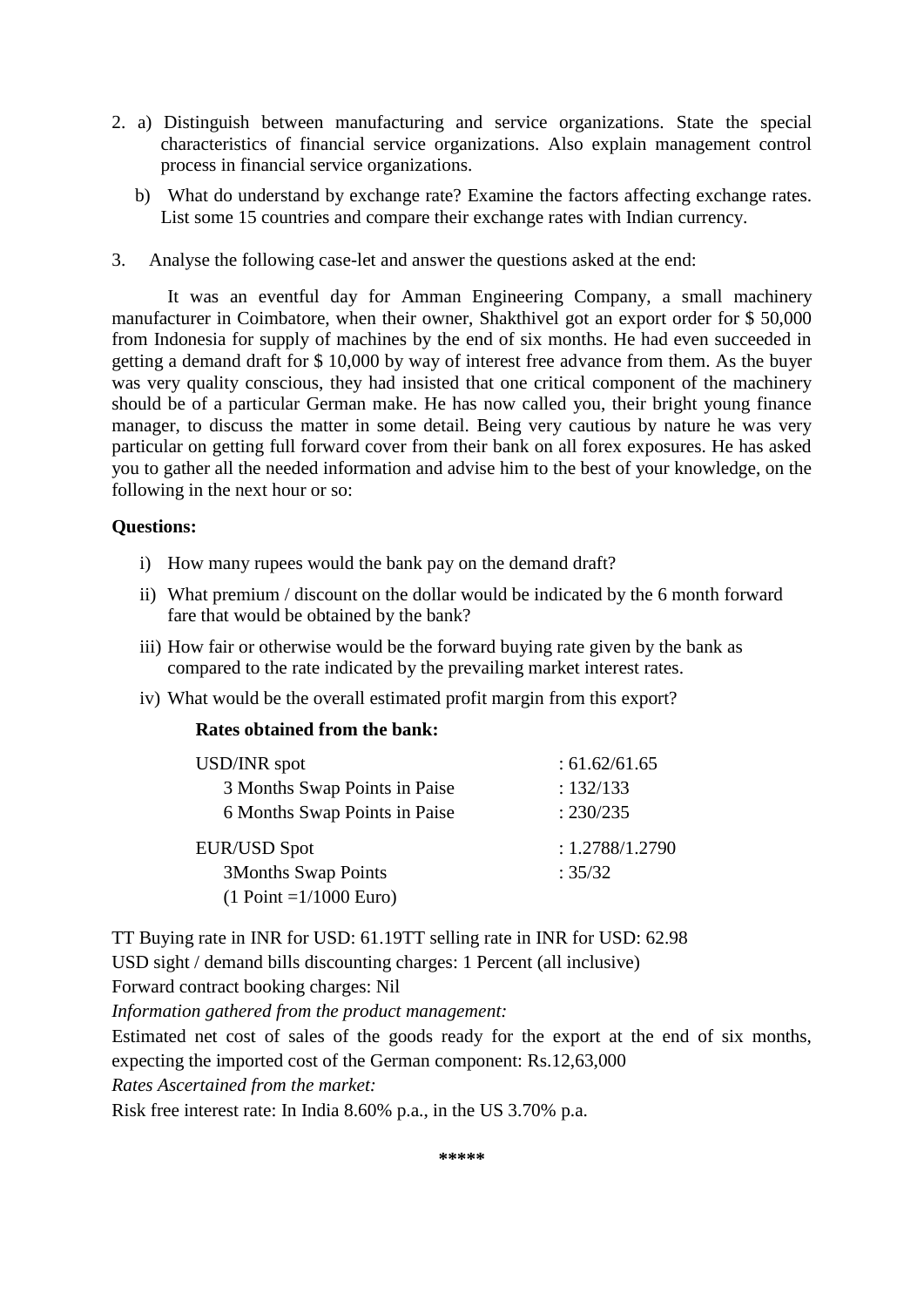

# **MASTER OF BUSINESS ADMINISTRATION (MBA) PROGRAMME (BATCH: 2019-20)**

# **COURSE ± MBA-14: INTERNATIONAL FINANCIAL MANAGEMENT (Second Year - Fourth Semester ± Finance Specialization)**

# **ASSIGNMENT ± I (MARKS: 15)** ANSWER ALL QUESTIONS ALL QUESTIONS CARRY EQUAL MARKS

- 1. a) "Global financial system is dynamic and changing every day" In light of the above statement, discuss the various components of international financial management.
	- b) Explain briefly the following theories of foreign exchange rates with their formulas: i) Purchasing Power Parity; (ii) Interest Rate Parity; and (iii) Fisher Effect.
- 2. a) Distinguish between forex market and stock market. Also explain various types of forex transactions.
	- b) Calculate the future value at the end of the five years of the following series of payments at 9% rate on interest.

| At the end of the Year | <b>Amount Deposited</b> |
|------------------------|-------------------------|
|                        | 1,000                   |
|                        | 2,000                   |
|                        | 3,000                   |
|                        | 4,000                   |
|                        | 5,000                   |

- 3. a) Discuss forecasting techniques of foreign exchange in detail. Also identify the problems involved in exchange rate forecasting.
	- b) Discuss the different strategies adopted for managing Real Operating Exposure.

- 1. a) "International investment decisions are complex in nature"  $-$  Examine the statement and also discuss the different strategies adopted for FDI.
	- b) A firm has a capital budget of \$100 which must be spent on one of two projects, each requiring a present outlay of \$100. Project A yields a return of \$120 after one year, whereas Project B yields \$201.14 after 5 years. Calculate:
		- (i) the NPV of each project using a discount rate of 10%; and
		- (ii) the IRR of each project.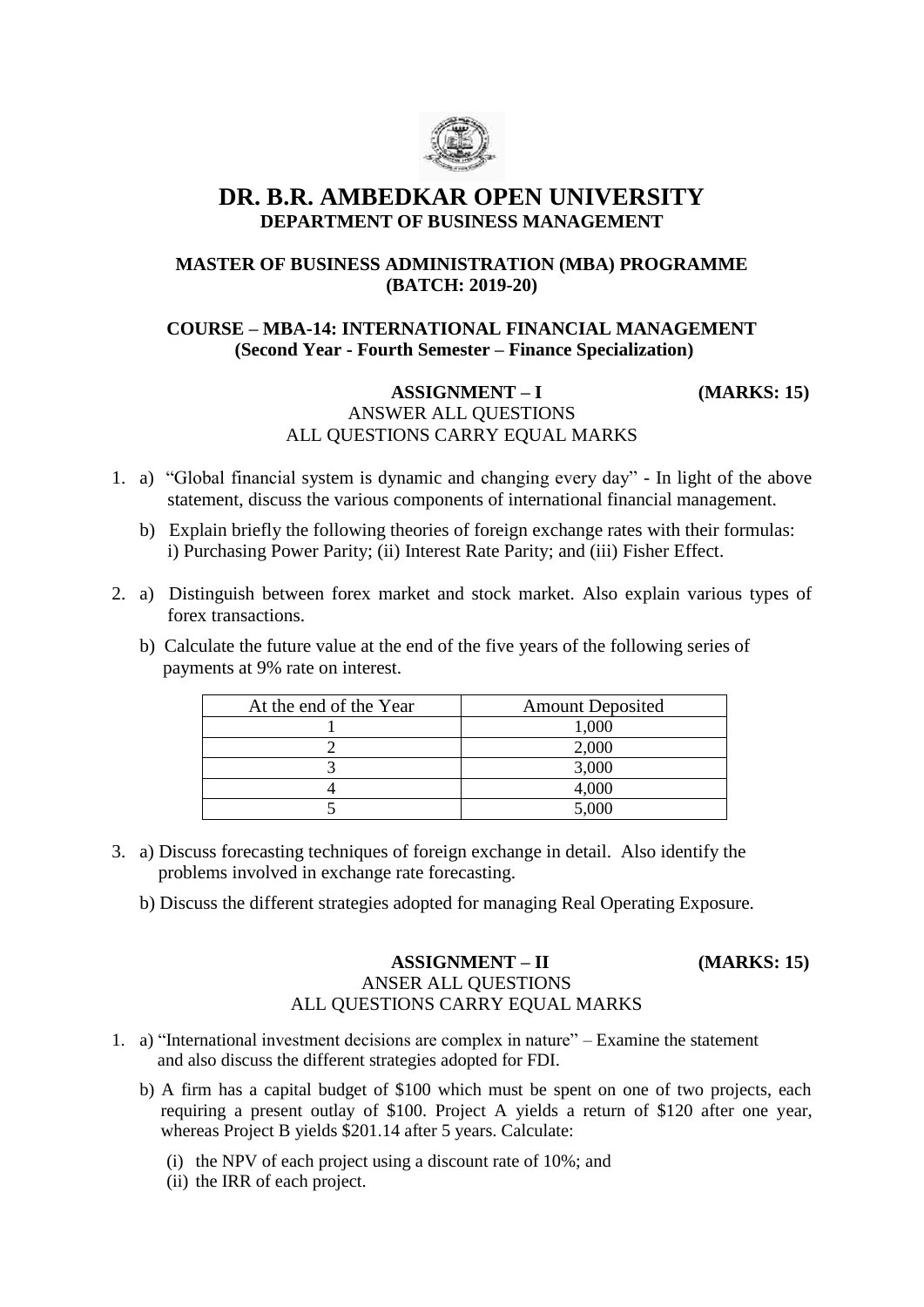What are the project rankings on the basis of these two investment decision rules? Suppose that you are told that the firm's reinvestment rate is  $12\%$ , which project should the firm choose?

- 2. a) Discuss the functions and activities of IMF and Asian Development Bank. Write latest five development programmes supported by ADB.
	- b) What are the different types of financial instruments available for international markets? Also discuss the types of bonds and procedure for issue of bonds in international markets.
- 3. Analyse the following case-let and answer the questions asked at the end:

The U.S. tire industry illustrates the troubles faced by multinational firms that have lost their source of differential advantage. Although Europe once was a profitable market for the Big Four U.S. tire makers  $-$  Goodyear, Firestone, Goodrich, and Uniroyal  $-$  each of these firms has, by now, partially or completely eliminated its European manufacturing operations. The reason is the extraordinary price competition resulting from a lack of unique products or production processes and the consequent ease of entry into the market by new firms. Moreover, these firms then faced well-financed challenges in the U.S. market by, among others, the French tire maker Michelin, the developer of the radial tire and its related production technology. Uniroyal responded by selling off its European tire-manufacturing operation and reinvesting its money in businesses that were less competitive there (and, hence, more profitable) than the tire industry. This reinvestment includes its chemical, plastics, and industrial-products businesses in Europe. Similarly, Goodrich stopped producing tires for new cars and expanded its operations in polyvinyl chloride resin and specialty chemicals. In 1986, Uniroyal and Goodrich merged their tire units to become Uniroyal Goodrich Tire, selling only in North America. Late in 1989, its future in doubt, Uniroyal Goodrich sold out to Michelin. The previous year, in early 1988, Fire stone sold out to the Japanese tire maker Bridgestone. Goodyear is now the only one of the Big four tire makers that is still a U.S company.

Goodyear, the world's number one tire producer before Michelin's acquisition of Uniroyal Goodrich, has maintained its leadership by investing more than \$1 billion to build the most automated tire-making facilities in the world and is aggressively expanding its chain of wholly owned tire stores to maintain its position as the largest retailer of tires in the United States. It has also invested heavily in research and development to produce tires that are recognized as being at the cutting edge of world-class performance. Based on product innovation and high advertising expenditures, Goodyear dominates the high-performance segment of the tire market; it has captured nearly 90% of the market for high-performance tires sold as original equipment on American cars and is well represented on sporty imports. Geography has given Goodyear and other American tire manufacturers a giant assist in the U.S. market. Heavy and bulky, tires are expensive to ship overseas.

#### **Questions:**

- i) What barriers to entry has Goodyear created or taken advantage of?
- ii) Goodyear has production facilities throughout the world. What competitive advantage might global production provide Goodyear?
- iii) How do tire manufacturing facilities in Japan fit with Goodyear's strategy to create shareholder value?
- iv) How will Bridgestone's acquisition of firestone affect Goodyear? How might Goodyear respond to this move by Bridgestone?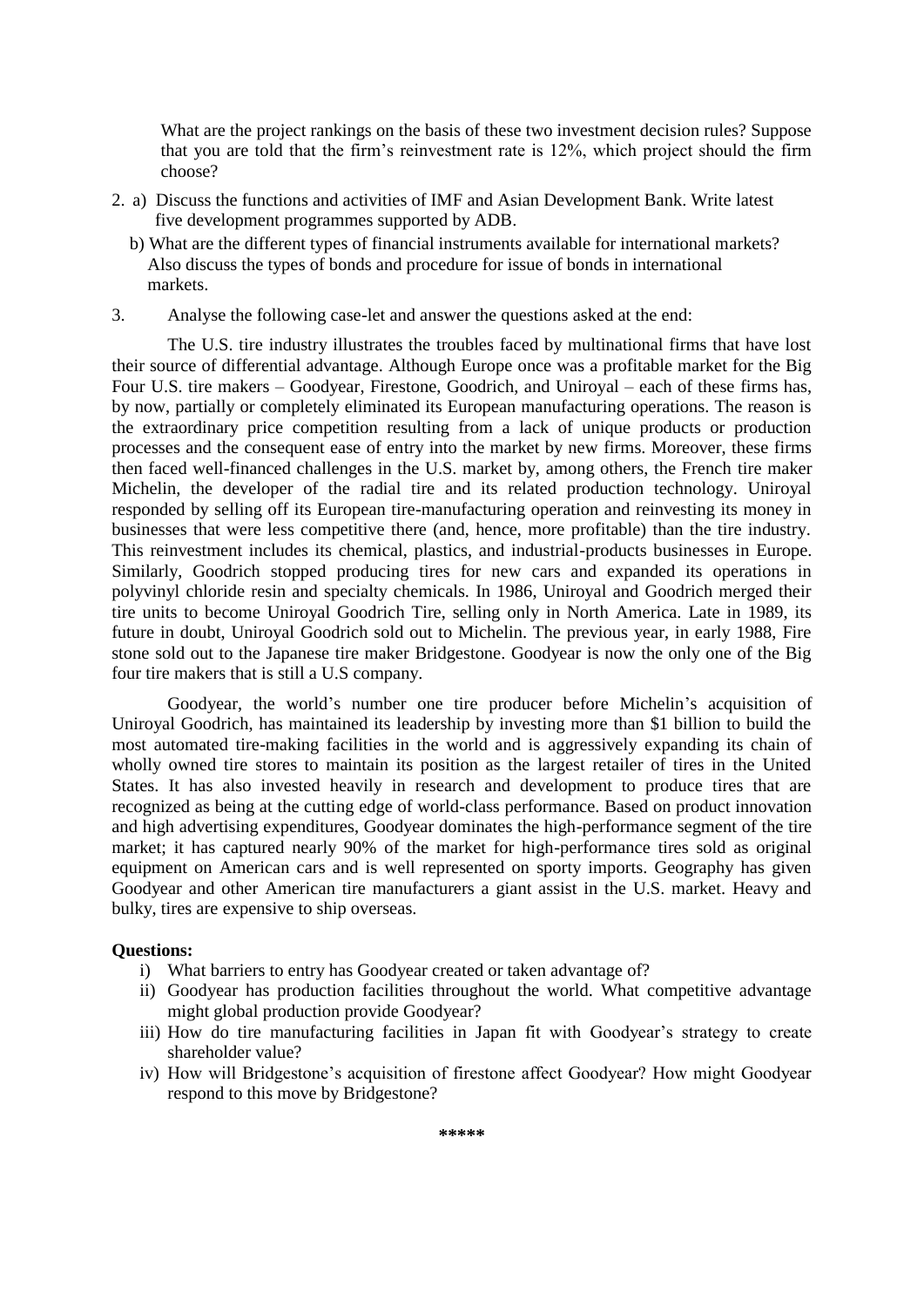

# **MASTER OF BUSINESS ADMINISTRATION (MBA) PROGRAMME (BATCH: 2019-20)**

# **COURSE ± MBA-21: CONSUMER BEHAVIOUR AND MARKETING RESEARCH (Second Year - Fourth Semester ± Marketing Specialization)**

# **ASSIGNMENT ± I (MARKS: 15)** ANSWER ALL QUESTIONS ALL QUESTIONS CARRY EQUAL MARKS

- 1. a) What do you mean by consumer behaviour? Discuss the applications of consumer behaviour.
	- b) Distinguish between the consumer buying process and the organizational buying process. Also explain any one model of organizational buying process along with its applicability in the present day situation.
- 2. a) "Information search plays an important role in consumer decision making process"  $-$ Analyze the statement. Take any product or service of your choice and identify what sort of information is required before taking a final decision whether to buy it or not.
	- b) Describe briefly the following three concepts of consumer behaviour, with suitable examples:
		- (i) Neuro-Marketing; (ii) Cybermediaries; and (iii) Heuristics.
- 3. a) Explain the meaning and types of personality. Also examine the influence of personality on consumer behaviour. Give an example of your personal life.
	- b) Explain various forms of cultural values and their influence on consumer behaviour.

- 1. a) Define 'Marketing Research'. Discuss its applications. Also examine the ethics to be followed while conducting marketing research.
	- b) Explain the problems encountered by the researchers while conducting marketing research in India. Also examine the future of marketing research in India.
- 2. a) Distinguish between market research and marketing research. Discuss the various steps involved in marketing research process.
	- b) "Reliability and validity increase transparency, and decrease opportunities to insert researcher bias in qualitative research." Justify this statement.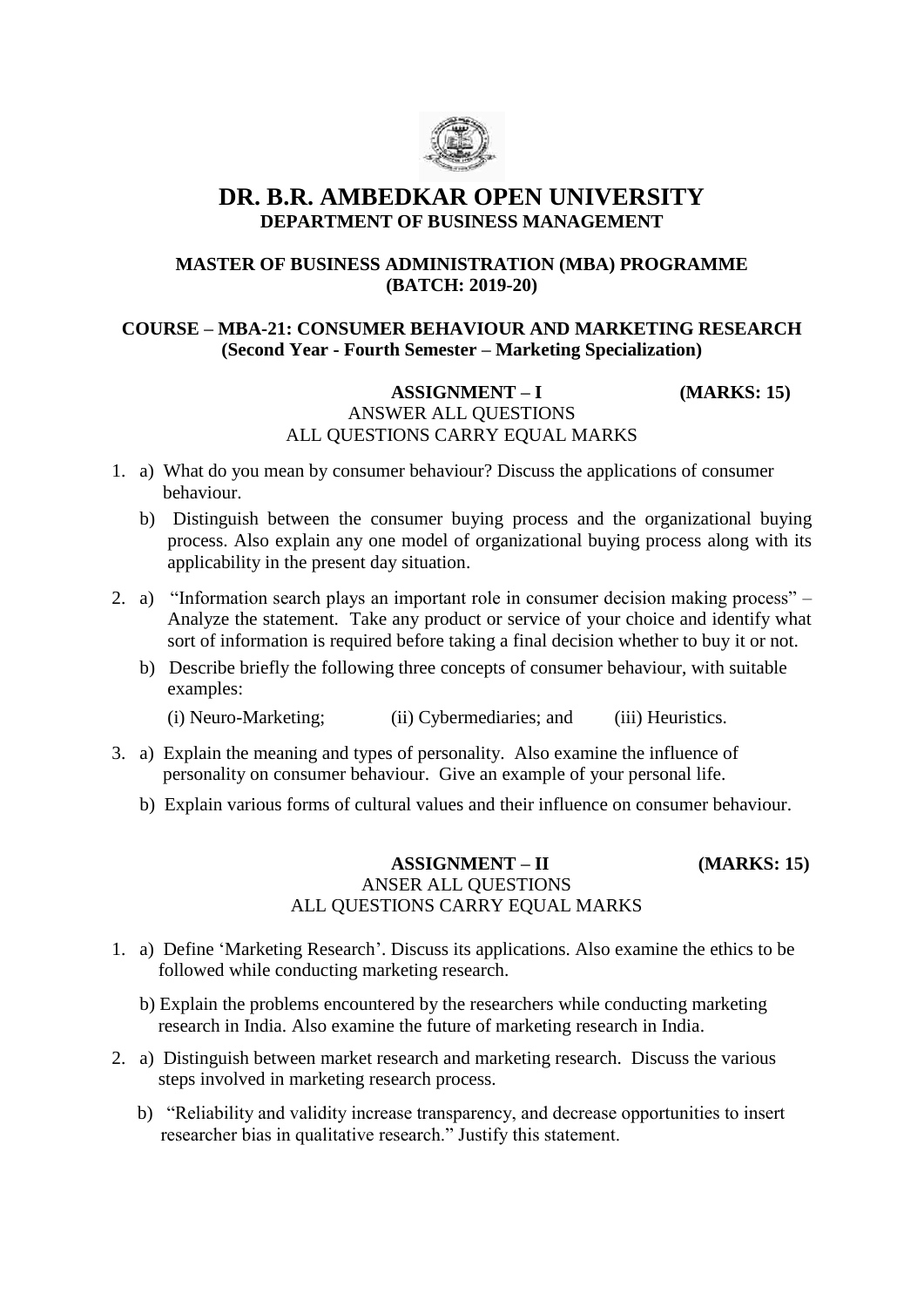3. Analyse the following case-let and answer the questions asked at the end:

See and Shop is a Delhi based retailer founded in 1990 to cater to that segment of clients who have been exposed to international shopping and are looking for a wide range of products under one roof. Originally the company was started as a mail order company and slowly moved to retailing after 10 years of mail order operations. The first move into retail from mail order started in 1990 with a huge store setup in a major commercial area of the capital.

At present the company has about six stores in four cities. The mail order business still exists and has grown to contribute about 25 per cent of total sales revenue. The company has an annual sales turnover of nearly Rs. 4 Crores and has massive expansion plans for the next two years.

The stores have been developed and established as one of the best retail stores in the country and cater to upper middle and upper class sections of cities, sections which have exposure to international shopping and a desire for getting the best available products in an attractive and plush environment. The stores have excellent displays, sales and entertainment facilities, trained staff and sections such as kid's play room or cafe.

Management of See and Shop views the whole plan as a grand building exercise and stresses on its commitment to bring world class retail standards to India. The management is always innovating, finding new products and trends and makes elaborate plans to take the concept further. According to their Vice-President (Marketing), role of marketing research is vital for their business. "Continuous market research is a way of life for us, considering the fact that our customers are high profile individuals, who have tested the best and thus it's important that they perceive us as the last in retailing. We use research for a variety of reasons - what customer segments we should focus on, for direct feedback on some of our merchandise and concepts, to understand what our customers want from us instead of making any assumptions about their needs and expectations from us. For this purpose we ask them a number of questions such as; are they aware of a particular brand, what's their perception of its value and do them expect us to keep the brand with us. We then map out the responses and look for brands with high awareness, which customers perceive as valuable and expect to find in our stores."

The two basic principles of market research used at See and Shop are emphasis on consumer preferences, attitudes and service. Another aspect is of getting a feel of their stores and observing customers. The experts feel that this way they can anticipate consumer preferences and expectations. The marketing research at the company is integrated into an information system linked with strategic planning and development. The research must be closely linked to strategic aspects of business and none of our business planning is completed without doing a comprehensive research" observes the Vice-President, Mr. Anant Kumar.

#### **Questions:**

- 1. Prepare a small questionnaire for See and Shop to use in identifying new products for its women's' section.
- 2. What major advantages does See and Shop have after linking market research with strategic planning? Explain.
- 3. What kind of information do you need about consumers to launch a loyalty programme where high and frequent shoppers can win prizes and other things?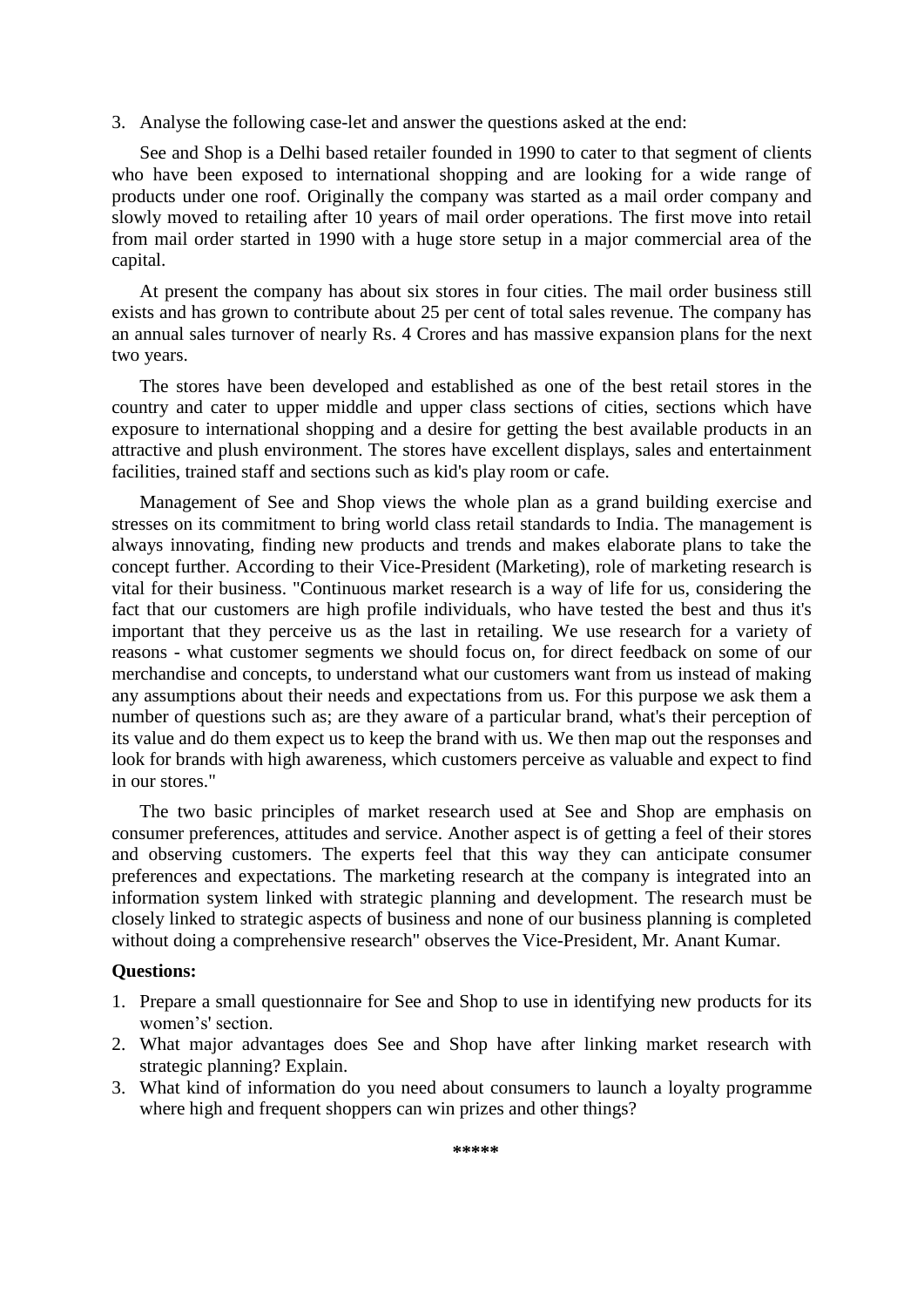

# **MASTER OF BUSINESS ADMINISTRATION (MBA) PROGRAMME (BATCH: 2019-20)**

# **COURSE ± MBA-22: ADVERTISING AND SALES MANAGEMENT (Second Year - Fourth Semester ± Marketing Specialization)**

# **ASSIGNMENT ± I (MARKS: 15)** ANSWER ALL QUESTIONS ALL QUESTIONS CARRY EQUAL MARKS

- 1. a) Define the concept of Advertising. Discuss the socio-economic and legal implications of advertising.
	- b) State various types of advertisement. A corporate hospital in Hyderabad is introducing new method of treatment for cancer patients. Which type(s) of advertisement you suggest to the hospital to reach the target group? Why?
- 2. a) Explain the following terms: (i) Advertising Message; (ii) Advertising Appeal; (iii) Media Planning; and (iv) Media Scheduling.
	- b) 'Elimination of unproductive elements in advertisement increases effectiveness of the advertisement'  $-$  Comment. Also elaborate the methods for measuring advertising effectiveness.
- 3. a) Discuss the role of sales management in marketing. Also explain the emerging trends in sales management.
	- b) Examine the role of sales force automation in business growth. Also narrate various types of sales force automation modules.

- 1. a) Elaborate the factors affecting the sales planning. Also identify the challenges to sales planning. How to overcome them?
	- b) Explain the 'brand' with examples. Also explain the meaning, importance and essential components of brand strategy.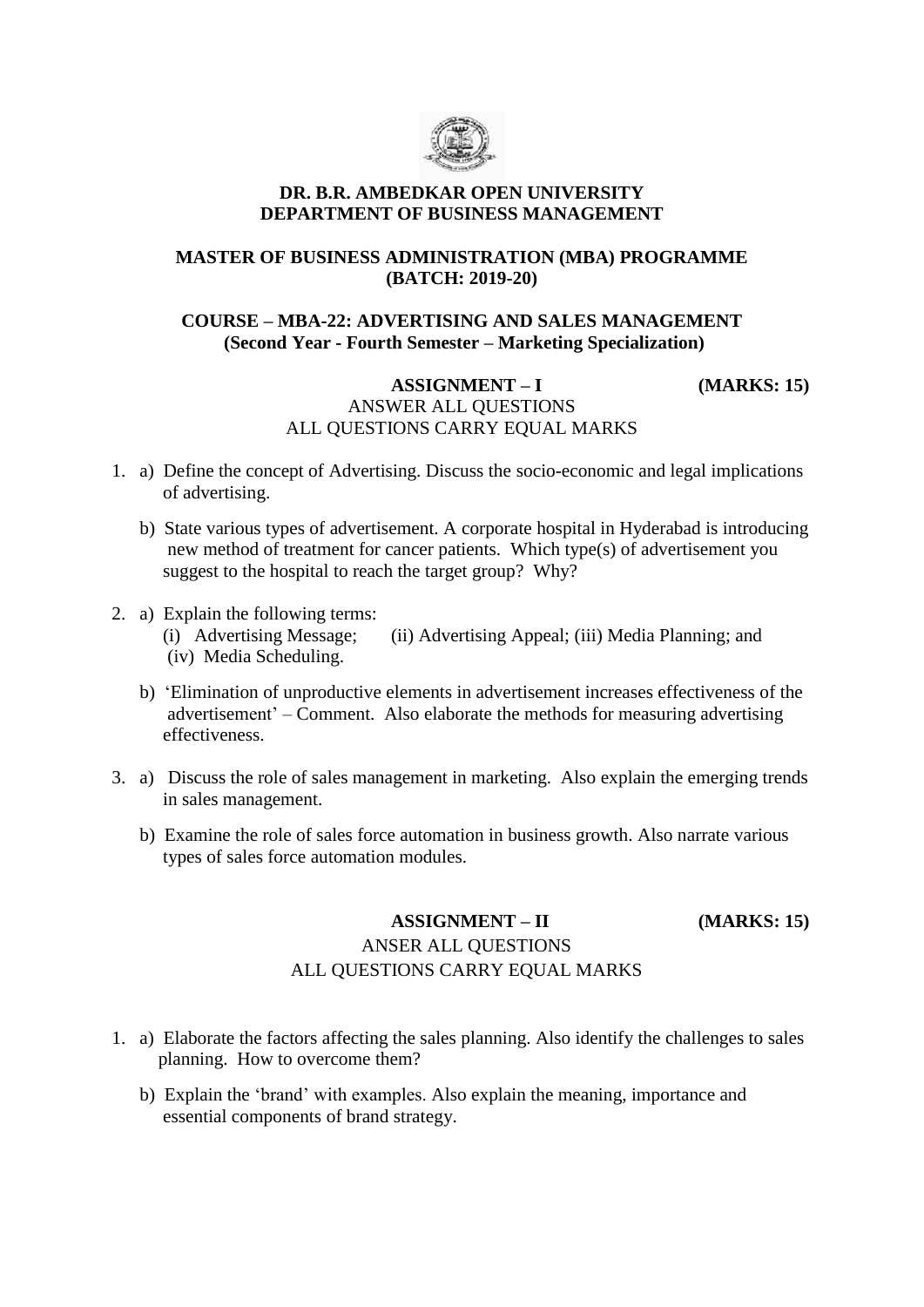- 2. a) Discuss the different sources of recruitment. When are internal sources of recruitment preferred? Why?
	- b) Explain the quantitative and the qualitative performance standards. Of them, which one do you prefer? Why?
- 3. Analyze the following case-let and answer the questions asked at the end:

There was a time when Dodge cars were the big winners in NASCAR events. But the 1970s and 1980s were not kind to Chrysler Motors and its Dodge division, and in 1981 a decision was made not to participate in NASCAR. Then in October 2000, Chrysler top management decided that there were good reasons to reenter the fray of racing. Most notably, the popularity of NASCAR and the Winston Cup circuit had skyrocketed during the 1990s. Also, Chrysler engineers had designed a turbo-charged vehicle that could compete with the current racing teams.

With only 250 days until the 2000 Daytona 500, the creative team at Chrysler's media agency, PentaCom, had the task of producing a campaign that would not only announce the reentry of Dodge cars into the circuit, but also position Dodge properly. Initial research conducted by PentaCom showed that two consumer groups were particularly excited about Dodge's return to NASCAR racing: NASCAR enthusiasts and current Dodge owners.

The team of 25 started with a "teaser" campaign asking readers to guess the name of the driver of the first Dodge factory team. Over 60,000 people responded to the message delivered through magazine ads, newsletters, and the NASCAR and ESPN Web sites (Bill Elliott was the correct answer). The next phase of the campaign used a very unusual ploy. If you've ever attended a Winston Cup race or viewed one on television, you know that the race cars and the track are covered with ads. Dodge decided that an integrated sponsorship would be more effective than covering the car with ads. They signed on over 50 co-sponsors to leverage their marketing message. General Mills agreed to put a die-cast car from the Dodge race team in a window on the front of 14 million cereal boxes. Bill Elliott was also on the front of 3.5 million Wheaties boxes. In turn, these cereals added a new level of excitement to their products.

The final phase of the campaign occurred just a few days before the race. In addition to print ads appearing in magazines such as Sports Illustrated and Field & Stream, and newspapers such as USA Today, PentaCom also created an eight page insert featuring the new Dodge team and placed it in several car-buff magazines. Finally, a 64-page custom published booklet was attached (Polybagged) to the March issue of Automobile. By all standards, the campaign was a total success, creating a 78 percent level of awareness and an increase in positive attitude scores of nearly 30 percent.

#### **Questions:**

- 1. What other print media alternatives could Dodge have used?
- 2. What are the advertising strategies used by PentaCom?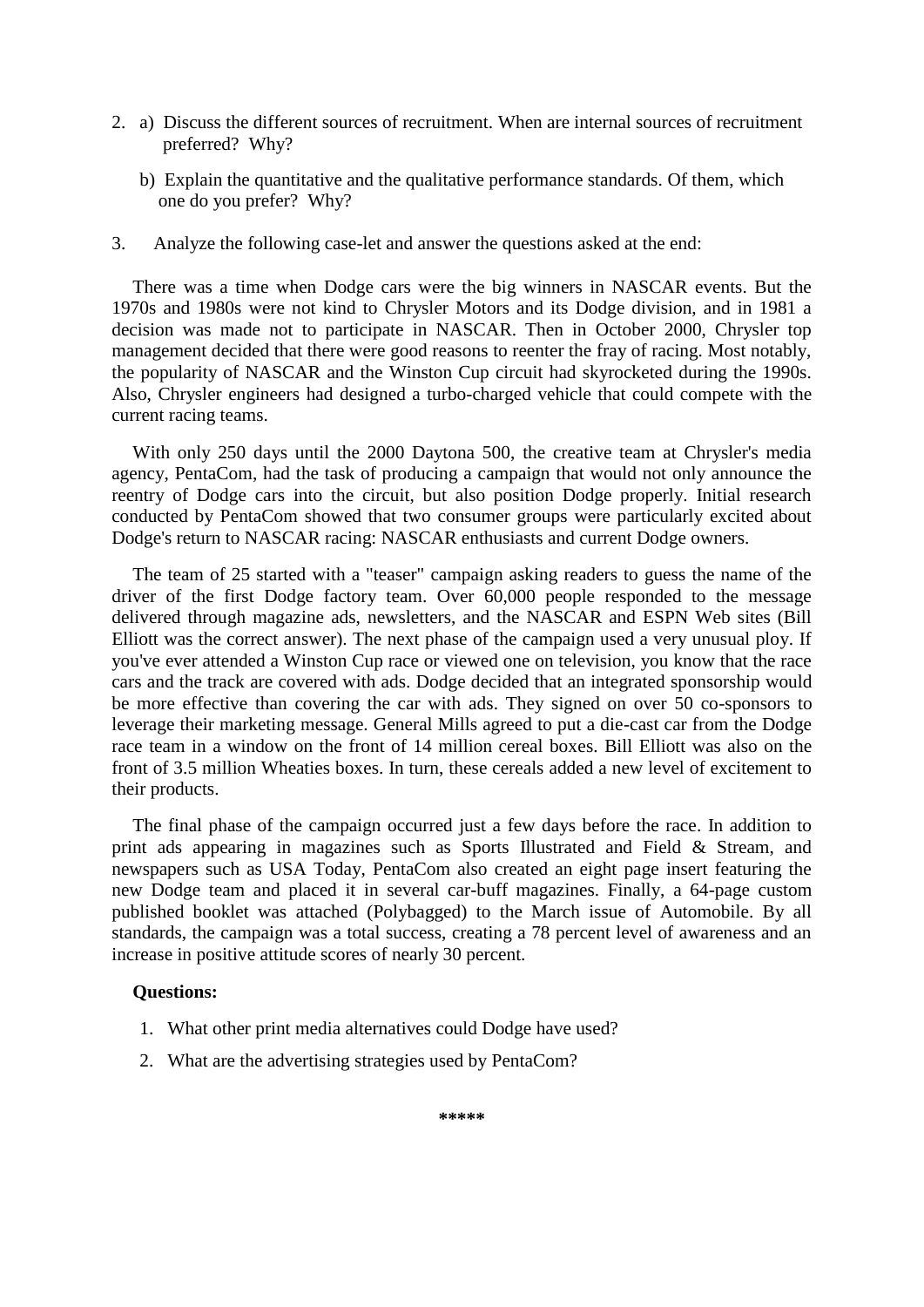

# **MASTER OF BUSINESS ADMINISTRATION (MBA) PROGRAMME (BATCH: 2019-20)**

# **COURSE ± MBA-23: RETAILING MANAGEMENT (Second Year - Fourth Semester ± Marketing Specialization)**

# **ASSIGNMENT ± I (MARKS: 15)** ANSWER ALL QUESTIONS ALL QUESTIONS CARRY EQUAL MARKS

- 1. a) Explain the following terms:
	- (i) Retail; (ii) Wheel of Retailing; (iii) e-tailing; and (iv) Visual Merchandising.
	- b) "Retail market in India is dynamic and volatile." In light of the statement discuss the trends in Indian retail market.
- 2. a) Discuss the concept of retail strategy. Also explain the different growth strategies in retail market with examples.
	- b) "Layout of a store influences shopper engagement and satisfaction." In light of the statement elaborate the types of layout designs. Select any one retail layout in your area and comment on its layout planning.
- 3. a) Discuss the concepts of brand equity and brand extension. Also explain various types of brands.
	- b) Explain various pricing strategies and approaches with examples.

- 
- 1. a) Define service gap. Explain briefly the ways and means to improve retail customer service quality.
	- b) Discuss the various social media platforms. Think that you are the owner of one business entity, based on your business what are the social media platforms useful for your business? Why? Justify your answer.
- 2. a) What do you understand by 'atmospherics'? Discuss the role of colour in retail atmospherics. Also examine the role of atmospherics in the context of internet retailing.
	- b) Discuss importance and applications of technology in retailing.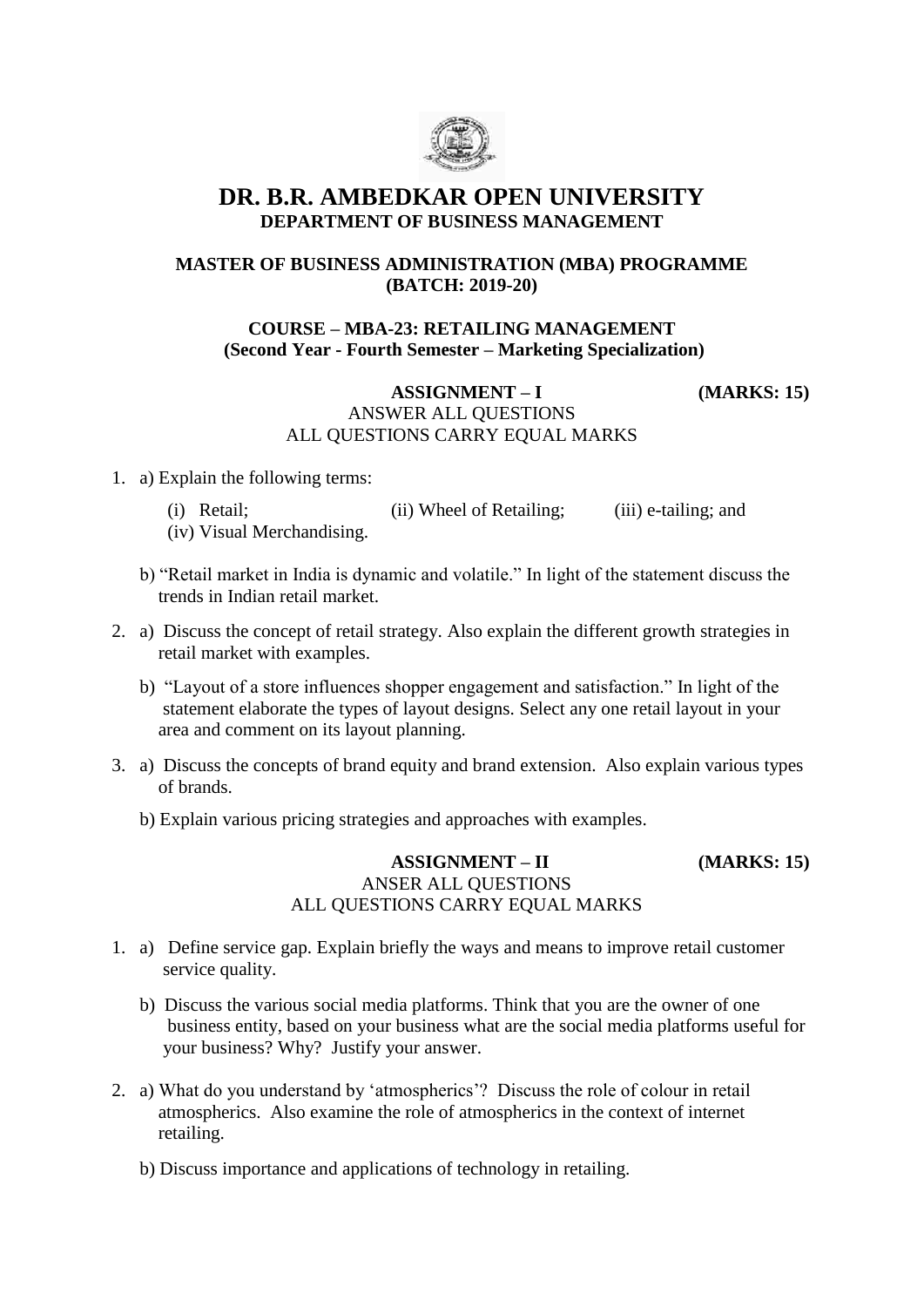#### 3. Analyze the following case-let and answer the questions asked at the end:

Research conducted by faculty at the Wharton School at the University of Pennsylvania tracked and studied consumers' behavior as they were food shopping. The study was conducted at a West Coast supermarket where the bottoms of grocery carts were equipped with radio frequency identification (RFID) devices that allowed the travel pattern of individual shoppers to be recorded. The RFID tags helped to track how long customers spent shopping, where they went in the store, and how many items they purchased. The results of the study showed that shoppers move through the store in a different way than retailers had expected. People do not weave sequentially up and down through every aisle but instead move in a clockwise direction, stick to the perimeter of the store, and skip entire sections. Therefore, many customers never see merchandise in the center of the aisle, and end-of-aisle displays are especially important promotional tools more time should be spent on store layout in the grocery store industry to meet shoppers' needs and purchasing patterns Customers are making more quick trips to the food store. They are deciding what to serve for dinner on the way home from work and only purchasing what they need for the next day or two. The onceper-week stock-up trip, which takes 55 minutes or more, accounts for only 10 percent of all grocery store visits. Based on the Food Marketing Institute's annual US Grocery Shopper Trends report, Americans go to food stores on average 2.2 times a week. Nearly two-thirds of shoppers visit the grocery store three or four times per week. On average, each U.S. household spends \$92.50 per week at the food store. More than half of those surveyed shop multiple channels, including discounters and warehouse clubs for groceries. The report also found that 54 percent of shoppers make a list. Lastly, younger shoppers felt that self-checkout is an important feature when selecting a food store. Grocery retailers have seen the following key trends affecting the industry, which call for related improvements in the store:

- Time-strapped customers grouping items together, offering meal solutions, and improving checkout speed and convenience.
- Competition for customer loyalty-offering bonus programs and private-label brands.
- Increased pressure from discounters differentiating the store on benefits other than price.
- Growing interest in nutrition providing health information, fresh produce and meat, and organic options.
- Internet shopping giving technologically savvy shoppers the opportunity to place orders and shop online.

## **Questions:**

- i) How the supermarket that you shop at most frequently is laid out? Describe the store's entry, departments around the perimeter, dry goods, frozen foods, special displays, and checkout.
- ii) Based on the information in the case and your own shopping behavior, what store layout and design features would improve the supermarket and make the experience more enjoyable and convenient for shoppers and more profitable for retailers?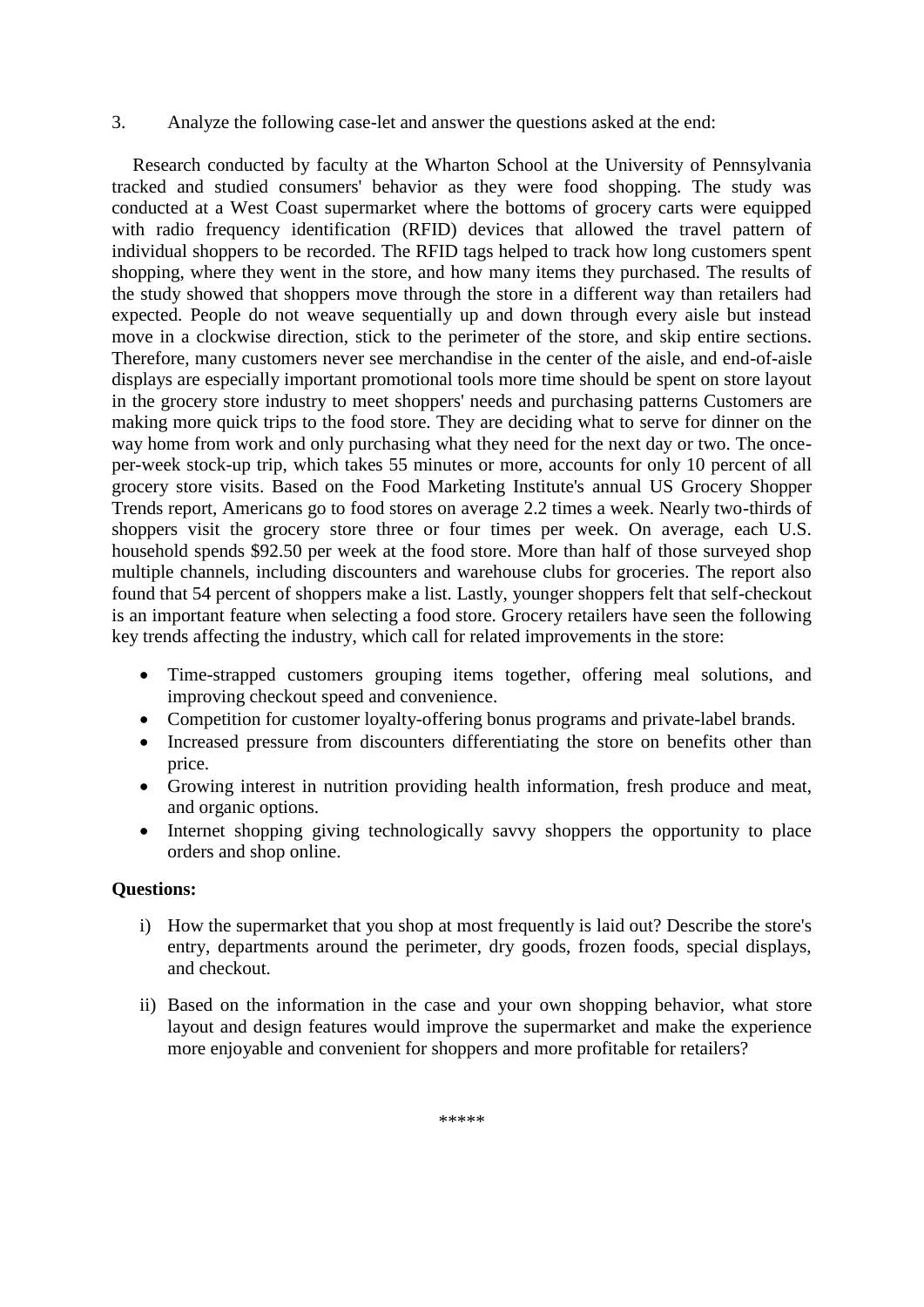

# **MASTER OF BUSINESS ADMINISTRATION (MBA) PROGRAMME (BATCH: 2019-20)**

# **COURSE ± MBA-24: INTERNATIONAL MARKETING MANAGEMENT (Second Year - Fourth Semester ± Marketing Specialization)**

# **ASSIGNMENT ± I (MARKS: 15)** ANSWER ALL QUESTIONS ALL QUESTIONS CARRY EQUAL MARKS

- 1. a) What is 'International Marketing'? Explain various stages of internalization. Also examine the barriers to international marketing.
	- b) Write a brief note on the following market entry strategies:
		- (i) Direct Exporting; (ii) Contract Manufacturing; and (iii) Strategic Alliances.
- 2. a) Explain the importance of packaging in international marketing, along with the factors that may force a company to modify its package for overseas markets. Discuss both mandatory and optional modifications.
	- b) Explain briefly the direct and indirect channel intermediaries.
- 3. a) Discuss the criteria for global market segmentation.
	- b) Discuss the challenges associated with marketing of services globally. Also describe briefly the factors facilitated the expansion of international retailing.

- 1. a) Explain about Edward Hall's High-Context and Low-Context Cultures.
	- b) Describe the ethical issues relating to the following areas in international marketing:
		- i) Product Counterfeiting, Piracy and Smuggling; and
		- ii) Environmental Pollution and Sustainability.
- 2. a) List out the international trade regulatory and promotional organizations. Discuss the role played by the international trade promotional organizations in promoting international trade.
	- b) Discuss the impact of country risks, marketing mix related risks, and technology related risks on global marketing.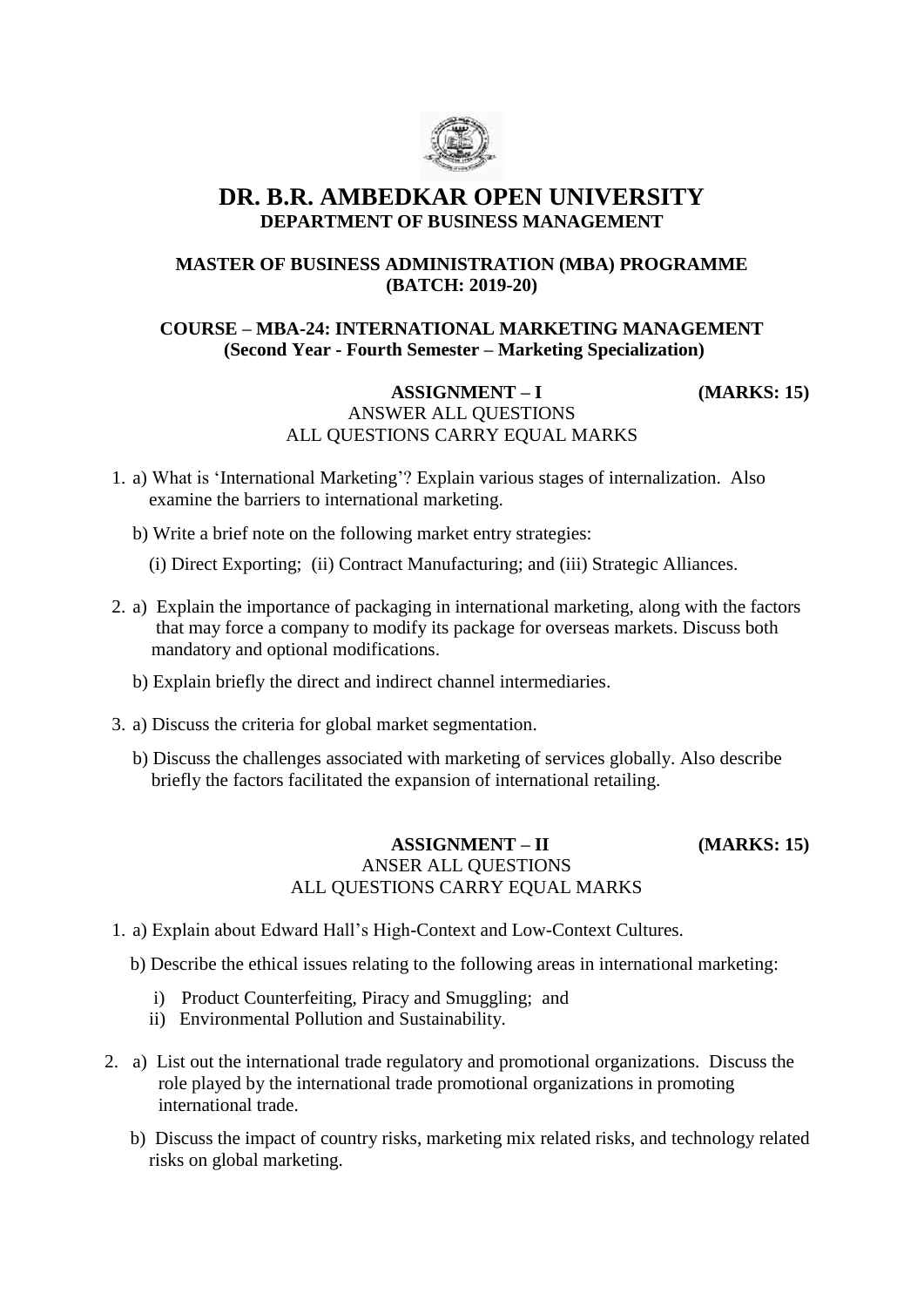#### 3. Analyze the following case-let and answer the questions asked at the end:

Cultural barrier is one of the most talked about in international business problems. It is however, very interesting to note that the cross-border transmission of culture is very rampant. Many politicians, sociologists and others are highly critical of the invasion of the Western culture in the developing countries. The export of American culture is interpreted as a means to spread American imperialism. The Coca Cola culture or the corn flakes culture or the pop culture, the term which has come to be very broadly used to include, besides the pop music and associated thing, the Western products and styles such as foreign jeans, cola drinks, fast foods, Hollywood movies and the like the youth, particularly, are crazy about, has fast spread to the developed and developing countries. The emergence of culture as economic goods that can be traded-crafts, music, films, TV programmes, software, books, tourism, etc. has contributed very substantially to the globalisation of culture. A UNESCO study shows that world trade in goods with cultural content-printed matter, literature, music, visual arts, cinema and photographic, radio and television equipment-has grown tremendously. For the United States the largest single export industry is not aircraft, computers or automobiles  $-\text{it}$ is entertainment, in films and television programmes. Hollywood films grossed more than \$ 30 billion worldwide in 1997, and in 1998 a single movie, Titanic, grossed more than \$ 1.8 billion.

As the Human Development Report, 1999 points out, the vehicles for this trade in cultural goods are the new technologies. Satellite communications technology from the mid-1980s gave rise to a powerful new medium with a global reach and to such global media networks as CNN. The development of the Internet is also spreading culture around the world, over an expanded telecommunications infrastructure of fibre optics and parabolic antennas.

The Report referred to above points out that the global market for cultural products is becoming concentrated, driving out small and local industries. At the core of the entertainment industry-film, music and television there is a growing dominance of US products, and many countries are seeing their local industries wither. Although India makes the most films each year, Hollywood reaches every market, getting more than 50 per cent of revenues from overseas, up from just 30 per cent in 1980. It claimed 70 per cent of the film market in Europe in 1996, up from 56 per cent in 1987-and 83 per cent in Latin America and 50 per cent in Japan. By contrast, foreign films rarely make it big in the United States, taking less than three per cent of the market there.

#### **Questions:**

- 1. In the light of the above account, evaluate the view that culture is a highly difficult barrier to international business.
- 2. What are the implications of the spread of pop culture for business?
- 3. What could be the reasons for the adoption, particularly by the youth, of the pop culture?
- 4. Can pop culture encourage achievement motivation?
- 5. Discuss the impact of pop culture on the domestic business. What strategies they should adopt to fight the adverse impact of the pop culture on their business?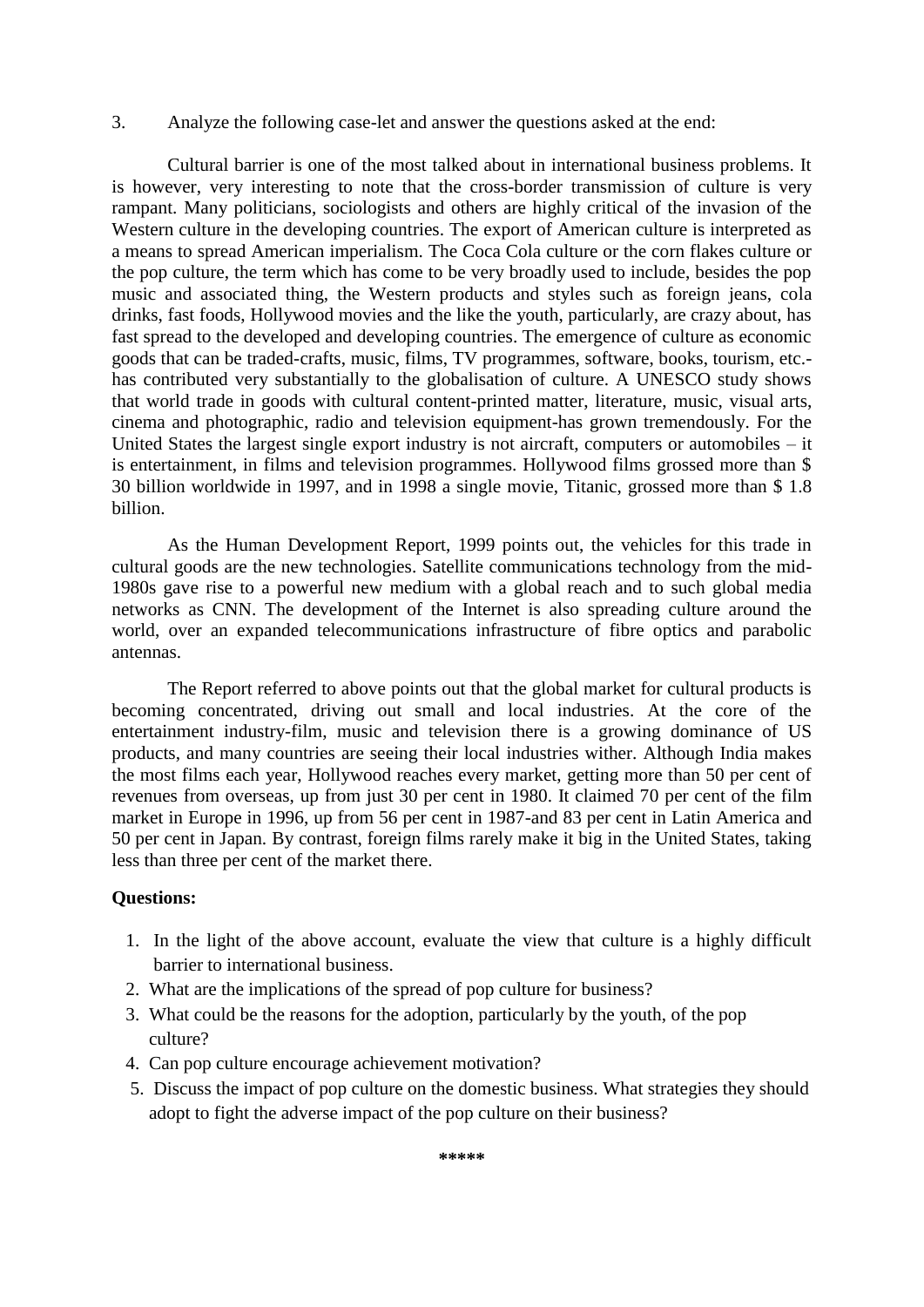

# **MASTER OF BUSINESS ADMINISTRATION (MBA) PROGRAMME (BATCH: 2019-20)**

# **COURSE ± MBA-31: PERFORMANCE MANAGEMENT (Second Year - Fourth Semester ± HR Specialization)**

# **ASSIGNMENT ± I (MARKS: 15)** ANSWER ALL QUESTIONS ALL QUESTIONS CARRY EQUAL MARKS

- 1. a) Examine various phases of performance management cycle. Also discuss briefly the guiding principles of effective performance management.
	- b) 'In order to achieve organisational objectives planning for performance management is necessary' $-$  Elucidate.
- 2. a) What is performance analysis? Evaluate the facilitating and hindering factors of performance.
	- b) Narrate the meaning and significance of performance audit. Also explain various types of performance audit.
- 3. a) "Performance appraisal is doubted due to technical and psychological reasons." Explain. Do you really think that  $360^{\circ}$  performance appraisal method will ensure transparency in appraisal and achieve its objectives? Justify your answer.
	- b) Distinguish between potential appraisal and performance appraisal. Explain the categories of potentials and also the role of potential appraisal in the present day organizations.

- 1. a) "Improving professional and interpersonal competence by counsellor is known as counselling´- In light of the statement discuss the meaning, importance and various approaches to counselling.
	- b) Write a brief note on: (i) Balanced Score Card; (ii) Benchmarking; and (iii) Performance - Potential Matrix.
- 2. a) How do you design PLR system for a large organization? Analyze the reward system of any organisation of your choice and examine to what extent it is helpful to boost the performance of its employees.
	- b) Present the models of team performance. Also state the parameters of high performance teams.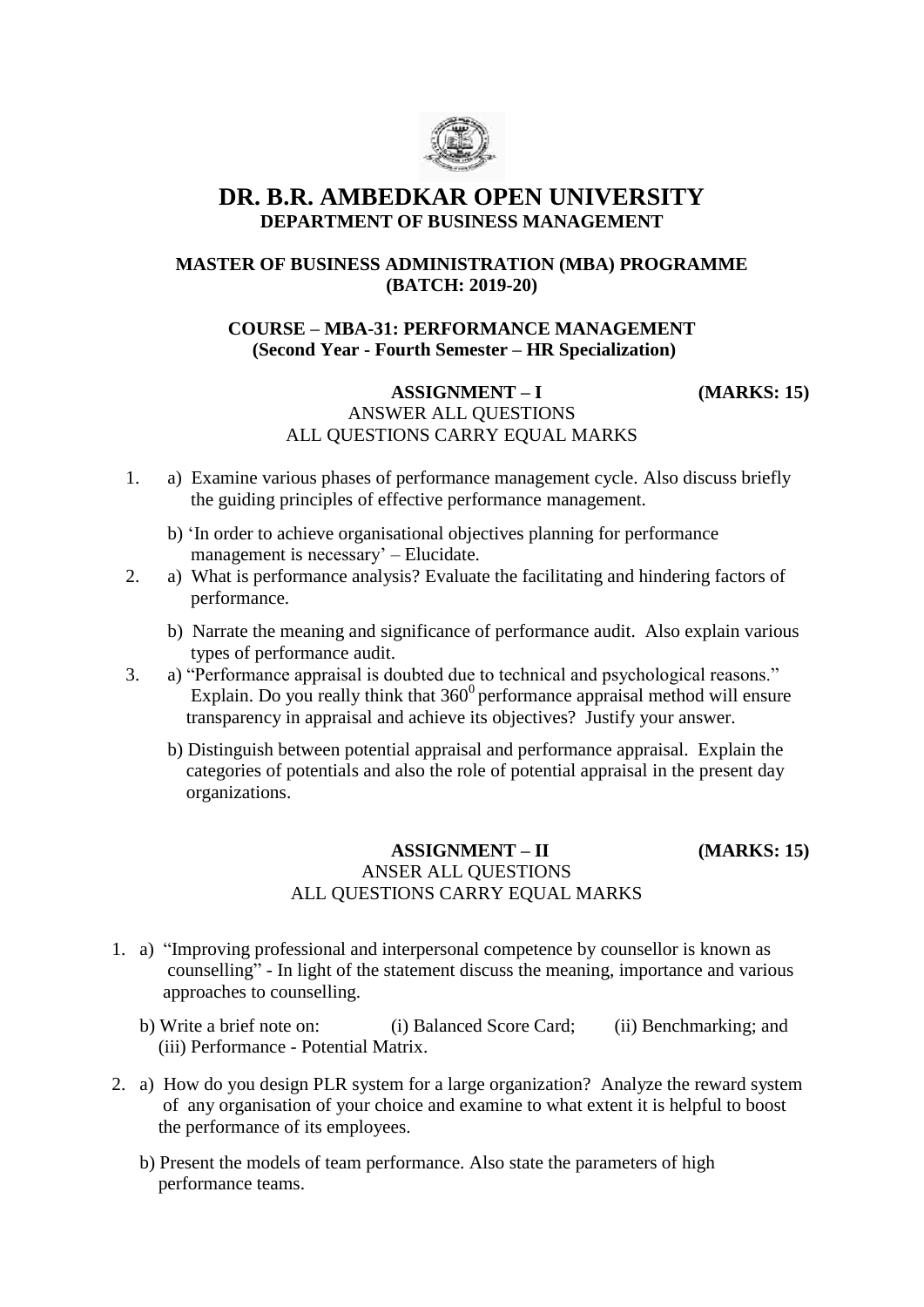3. Analyze the following case-let and answer the questions asked at the end:

It is common knowledge that establishing a company's Performance Management System (PMS) is a significant task. But how can you ensure that you get it right from the start? HR practioners have struggled with this issue for decades. Academic and professional journals are full of ideas and approaches to meet this challenge. Yet the task of designing and implementing a global PMS is amongst the most perplexing and challenging tasks for a global HR team.

The global HR team at Samtronics Limited within its first year of going global quickly realized that assessing work now required more knowledge and skills than ever before, its dependence on human capital as an intangible asset at each of its eighteen locations globally. They looked to the PMS to help them in optimizing the way this asset is managed, after all, a great deal of theory concerned with human motivation and human development argues that an effective PMS should be a key building block of every organization's Human Capital Management System. To tie performance to rewards (the key to motivating performance), organizations need to have accurate measures of individual performance. To develop, individuals need feedback about their strengths and weaknesses. Organizations, meanwhile, need performance information to direct their training and development resources to those individuals who can gain the most by them. Finally, organizations need performance information to correct performance problems and assess the effectiveness of their improvement efforts."

Samtronics management had unanimously agreed that pay for performance can play a strategic role in attracting and retaining key employees, and this philosophy needed to be deployed globally and across teams. The first step for the HR team was to have a thorough understanding of the business in order to align performance and the pay programmes accordingly. This required a different effort for different location as the nature of work in each location was different, while some were cost centers focused entirely on the design and development of the suite of telecom products, others were purely sales offices focused on selling the product and services and still others were sales and support offices, focused on sales and providing support. Operating in the highly competitive tele-communication industry, Samtronics is an Indian company that had overnight expanded its presence globally under the leadership of a professionally managed group of entrepreneurs. The 18 offices included 10 sales offices, five sales and support offices and three design and development centers totaling to staff strength of 320 employees globally. Though still small in and about one year and half old, they foresaw the need to get the performance management process right from the start.

Some key business considerations for the HR team in designing a global PMS were:

- Employees to perform well across the board, and be remunerated in proportion to the results
- Focus on grooming key talent globally-those critical few employees who, by virtue of their skills, will and do play an important role in creating shareholder value for Samtronics globally.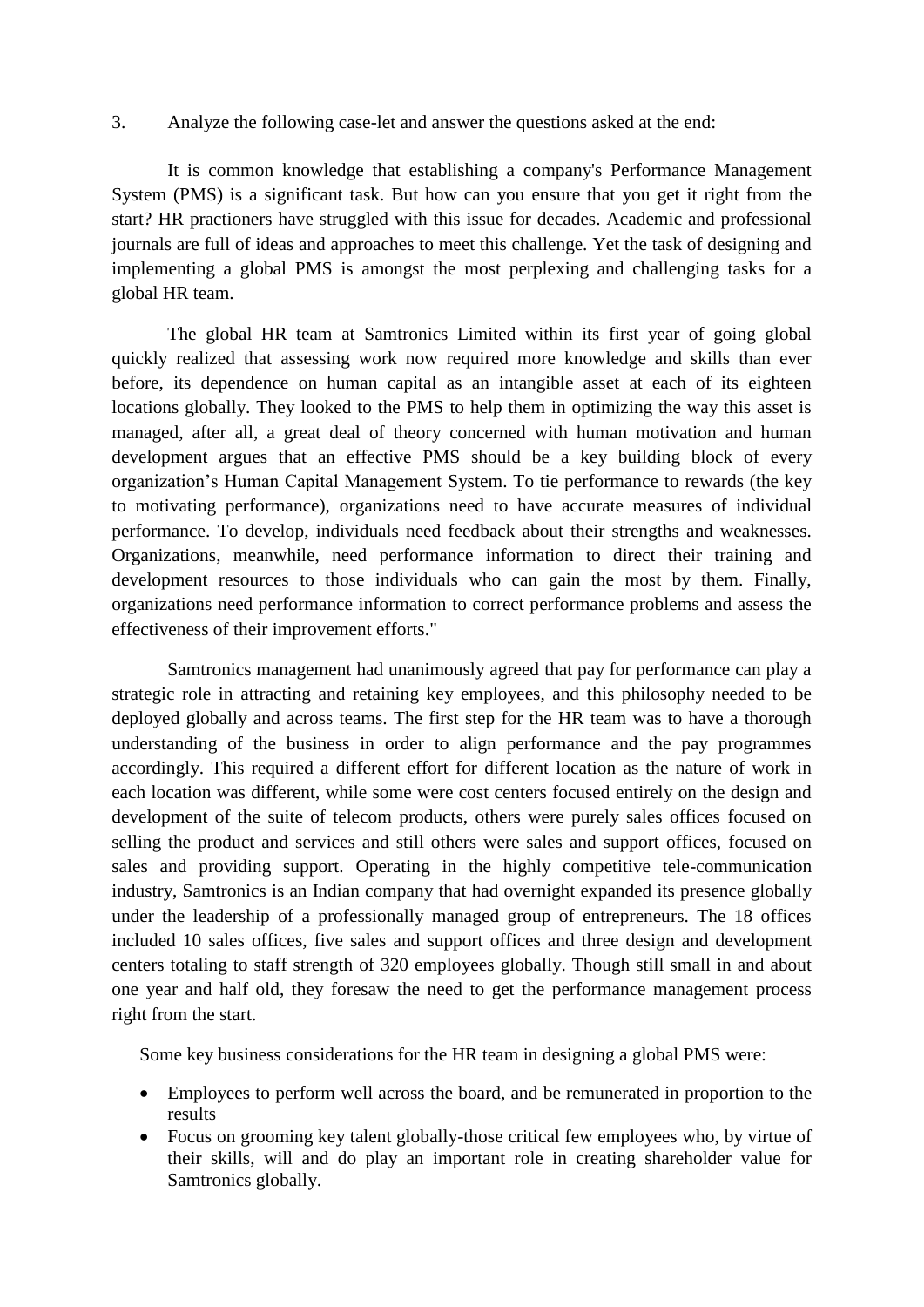- Measure and reward pivotal relationships with customers (internal and external), local market novation and creativity.
- Work towards fulfilling the global vision for the organisation,
- Respect, support and value peers, lead and motivate others, and
- Feel empowered to remove obstacles, identify resources, tools and processes that can make the difference with reference to market competition.

And while ensuring the above objectives, the PMS had to also ensure that:

- It is sensitive to the local cultural differences with reference to quantum of pay for performance. periodicity of review and feedback mechanism,
- Provide for measuring the interdependent roles across locations, i.e. carry out appraisals across global locations,
- Groom leaders in India, who can manage global teams and guide entire projects
- Provide for dual reporting assessment.

# **Questions:**

- i) What are the key building blocks of every organization's Human Capital Management System?
- ii) What are the strategies followed by the Samtronics to global PMS.
- iii) Assume that you are the HR manager of Samtronics. What are the HR strategies you will take into consideration in retaining the employees? Further, bring out the factors you should consider in designing a global PMS.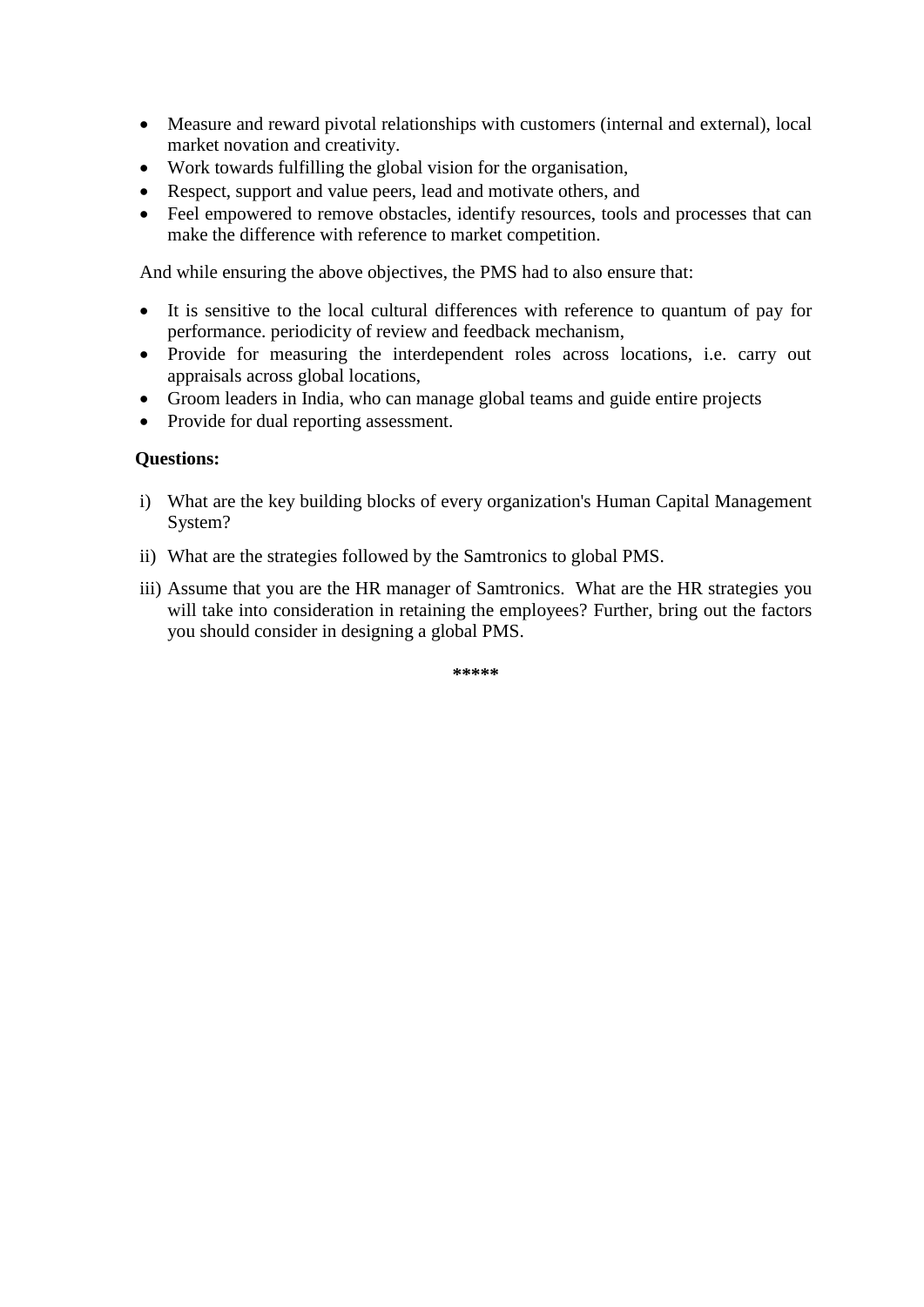

# **MASTER OF BUSINESS ADMINISTRATION (MBA) PROGRAMME (BATCH: 2019-20)**

# **COURSE ± MBA-32: LABOUR LAWS (Second Year - Fourth Semester ± HR Specialization)**

# **ASSIGNMENT ± I (MARKS: 15)** ANSWER ALL QUESTIONS ALL QUESTIONS CARRY EQUAL MARKS

- 1. a) How do you differentiate Directive Principles from Fundamental Rights? Also discuss their importance in framing labour legislations.
	- b) To facilitate the ease of doing business in India, the Government of India has consolidated (29) Labour Laws into (4) labour codes. What are these four labour codes? Explain them briefly.
- 2. a) Define 'Apprenticeship'. Explain its importance. Also discuss the obligations and duties of the employers and apprentices under the Apprentices Act, 1961.
	- b) Narrate the grievance redressal machinery under the Industrial Disputes Act, 1947. When disputes will be referred to Boards, Courts and Tribunals?
- 3. a) Define the term 'Wage' under the Payment of Wages Act, 1936. Also explain different methods of computation and fixing of wages.
	- b) "It was the gender discrimination in the payment of wages to workers that necessitated the need for enactment of the Equal Remuneration Act, 1976" - Justify the statement.

- 1. a) Define the term compensation under the Employees Compensation Act, 1923. How to calculate compensation? Also explain the provisions relating to half-monthly payments.
	- b) Distinguish between provident fund and gratuity. Discuss the need for the enactment of both the Employees' Provident Funds and Miscellaneous Provisions Act, 1952 and Payment of Gratuity Act, 1932. When is an employee entitled to receive gratuity under the Payment of Gratuity Act, 1972?
- 2. a) Why there is a need to enact the Child Labour (Prohibition and Regulation) Act, 1986? How does the Act protect the right of the child?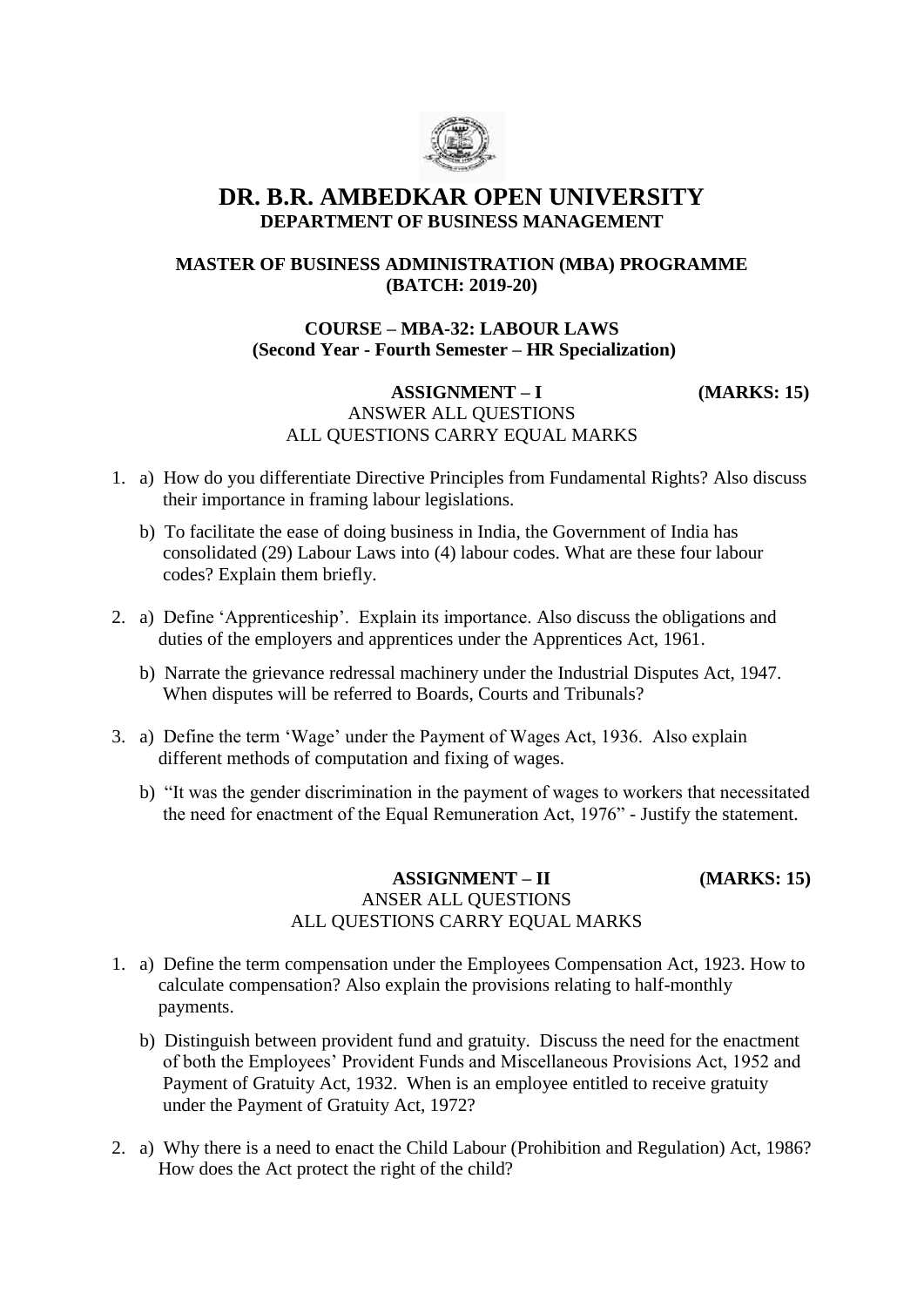- b) Write a brief note Visakha Judgement. Also explain the anti-sexual harassment laws/guidelines enacted by the Government of India.
- 3. Analyze the following case-let and answer the questions asked at the end:

Indian General Navigation and Railway Co. Ltd. carries on a business of inland water transport and maintain a huge number of wharves, jetties, godowns, etc., at different river stations in India. One such set is at Dhubri in Assam, where many workmen are employed. These men load and unload the Company's vessels and help to transship goods from railway wagons to vessels and vice versa. The company was a public utility concern and the persons employed therein were "workmen" under the Industrial Disputes Act, 1947. There were two unions of workmen in the establishment.

On 31.10.1986 both the unions gave a notice demanding 20 percent bonus and two months average total wages as ex-gratia for the accounting year 1984-85. The Company rejected the demand. Thereupon workmen resorted to various acts of indiscipline, go-slow and persistent refusal to work overtime. As a result of which the Company dismissed eight employees, after framing charges against them and after giving each an opportunity to be heard.

On 15.11.986 both unions served strike notices on the company. The Conciliation Officer interfered but no settlement was arrived at between the company and the Unions. He accordingly sent a failure report to the appropriate government. In the meantime during the tendency of conciliation before the Conciliation Officer, a large number of workmen went on strike on 26.11.1986. They forcibly entered the Company's jetties and other working places, and obstructed the work of loyal workmen. On 27.11.1986, the District Magistrate issued an order under the Code of Criminal Procedure to maintain law and order. The Company declared a lockout in the same day. On 10.12.1986, the Unions called off the strike. The Company lifted the lockout on 15.12.1986. The Company dismissed those workmen whom it claimed to have obstructed the loyal workmen during the strike. On 21.12.1986, 37 workmen were convicted for violation of the order of the District Magistrate. On 22.12.1986 the Company dismissed them.

## **Questions:**

- a) Can the company legally dismiss workmen for adopting go-slow tactics? If so, briefly state the procedure.
- b) Is the strike declared by the workmen on 26.11.1986 legal?
- c) Are the workmen entitled to wages for the period of strike and lock-out?
- d) Is the order of dismissal make by the Company on 22.12.1986, a day after the conviction by the District Magistrate, legal?
- e) What is the remedy open to workmen aggrieved by the order of dismissal by the Company under the Industrial Disputes Act, 1947?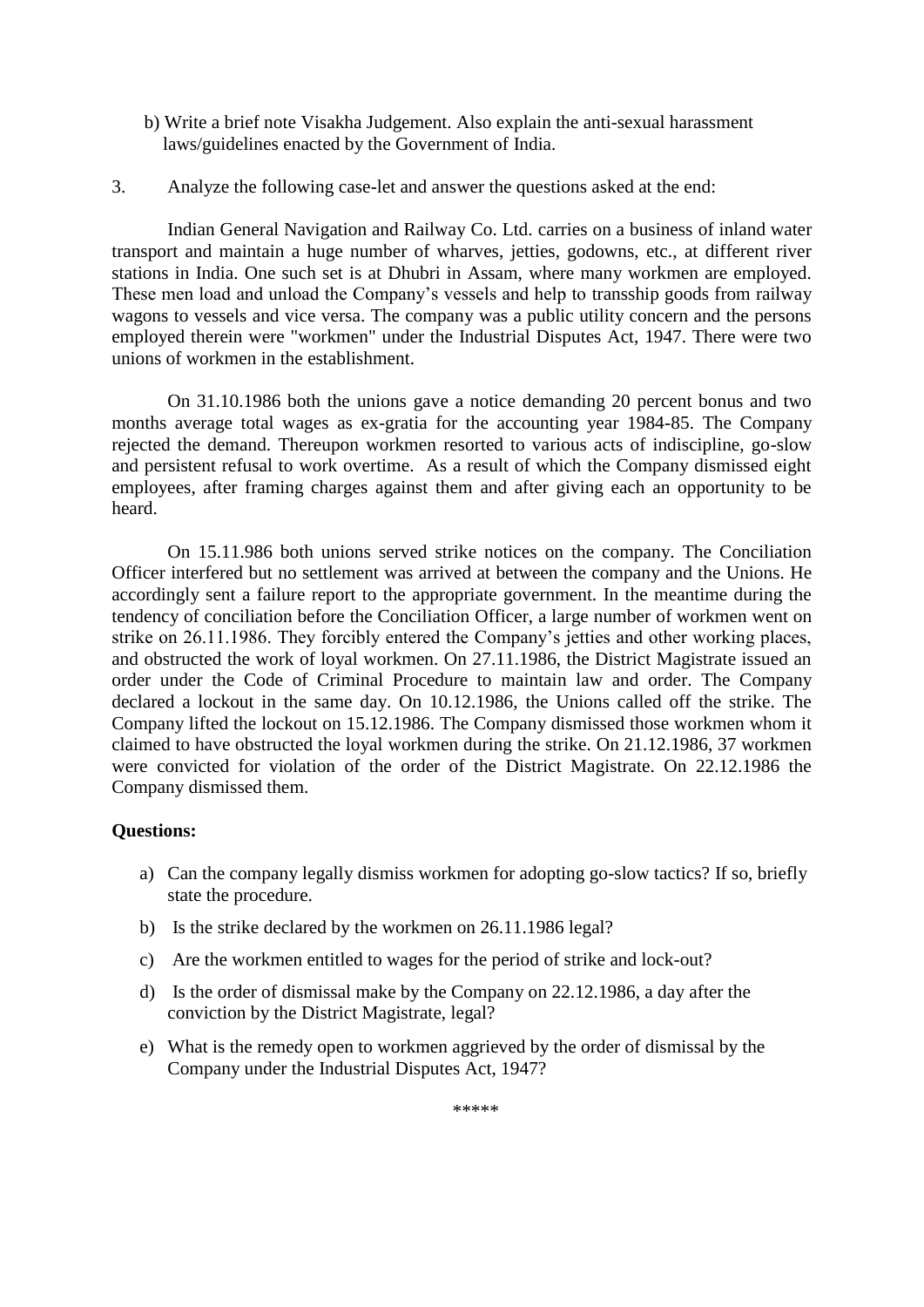

# **MASTER OF BUSINESS ADMINISTRATION (MBA) PROGRAMME (BATCH: 2019-20)**

# **COURSE ± MBA-33: MANAGEMENT OF INDUSTRIAL RELATIONS (Second Year - Fourth Semester ± HR Specialization)**

# **ASSIGNMENT ± I (MARKS: 15)** ANSWER ALL QUESTIONS ALL QUESTIONS CARRY EQUAL MARKS

- 1. a) Define the concept of Industrial Relations. Discuss the role of government and trade unions in the maintenance of industrial relations.
	- b) Distinguish between Blue-Collar and White-Collar Employees. Discuss the growth of white-collar unions in India and present position.
- 2. a) Explain the meaning, objectives and functions of employers' organizations. Also examine the statutory protection extended to the employers' organizations in India.
	- b) What do understand by Industrial Disputes? Discuss the machinery for prevention and settlement of industrial disputes.
- 3. a) Why it is important to maintain discipline among employees in an organization? Discuss the disciplinary procedures followed in India. Also explain various approaches to discipline.
	- b) Define 'Collective Bargaining'. Narrate various forms of collective bargaining. Also comment on the status of collective bargaining in India.

- 1. a) "Participative management has become one of the most powerful tools of industrial relations" – Comment. Also discuss the advantages of participative management with suitable examples.
	- b) Define the concept of Employee Empowerment. Discuss the employee empowerment process. Choose any organisation of your choice and comment on their employee empowerment process.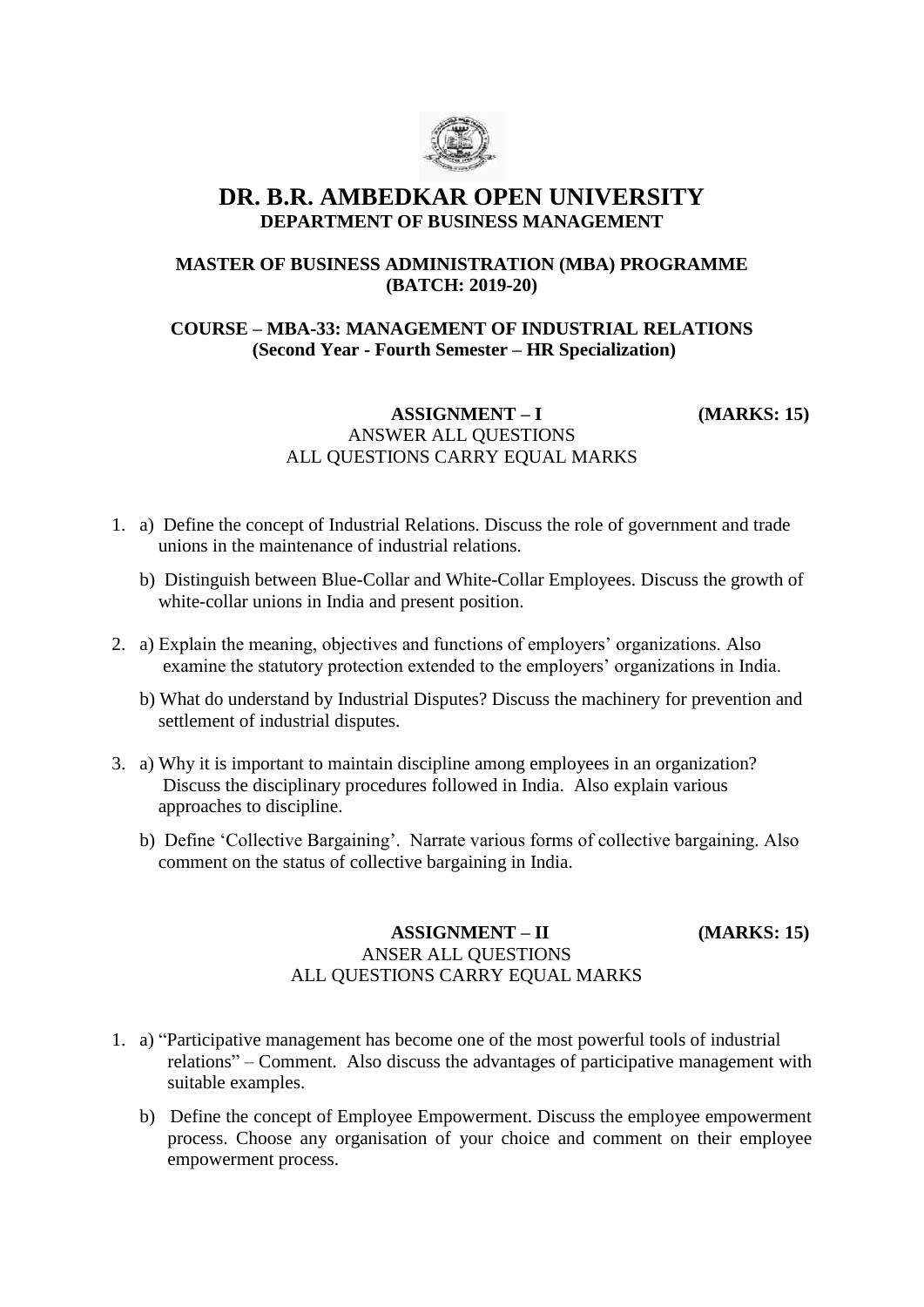- 2. a) Write a note on the following in the management of industrial relations: (i) Artificial Intelligence; and (ii) Business Process Outsourcing.
	- b) What is workforce diversity? Explain the techniques adopted for workforce diversity management. Also examine the workforce diversity management practices in Indian business organisations with suitable example.
- 3. Analyze the following case-let and answer the questions asked at the end:

Totaram Banarasidas of Ajmer was a shrewd businessman and an astute planner. He strategically and slowly captured the public transport business in the Indore-Bhopal belt of Madhya Pradesh. Indore stood at the crossroads since traffic from the east to the west and from the north to the south of India had to go through Indore. The Madhya Pradesh State Road Transport Corporation (MPSRTC) was a public sector monolith, which was laid back and traditional in its approach to business. Consequently, a number of smaller companies mushroomed and ate into its market. Totaram, who was a highly successful stockbroker, observed this and floated a company that had the financial muscle to buy out a number of these smaller companies under the umbrella of Totaram Transport Company (TTC). For this he took a whopping Rs. 10 crore loan from the State Bank of Indore and added an equal amount from his own funds to make a corpus to run the business. Totaram had one daughter and one son who were given the charge of the company as Directors. Strategic planning, finance and investment were functions that he retained with him.

Under the able guidance of Totaram, TTC managed its business interests professionally and treated its workers with dignity. His daughter Jaya was a postgraduate scholar who had specialized Logistics and Operations at IIM (Kolkata) and thereafter in Organizational Behaviour for her Fellowship at IIM (Bangalore). She was the Director who was in-charge on the public relations and human resources fronts. The son Pyarelal who had an M.Tech.in Mechanical Engineering from IIT (Powai) looked after the maintenance and operational fronts, while it was Totaram who as the Chairman and Managing Director laid down the strategy and overall work values.

There was a team of engineers who ran a maintenance shop off Rajender Naka in Indore, which was also bought out, and Totaram's son took over as its Director. The engineers immediately received a monthly pay rise of Rs. 3,000 each, were fitted in a proper scale of pay and assured certain benefits such as Mediclaim Insurance up to a limit of Rs. 2 lakhs and a Life Insurance of Rs. 5 lakhs each. The work environment was both physically and sociologically improved and a good canteen was added to the premises. Caterers from Pune were given the contract to run the canteen professionally as well as manage small food outlets at every major point of the bus route throughout Madhya Pradesh. Leave rules were introduced and a sense of belongingness was inculcated in every employee. To begin with, every bus that was bought out when Totaram Transport bought out the smaller companies was given an overhaul, refurbished and repainted. Every bus would, as a rule, come to the now named Totaram Maintenance Shop for monthly servicing and for all major breakdowns. Pyarelal tied up with all Indian Oil outlets so that the buses could be refueled en-route. Jaya did the same with all major hospitals en-route so that both employees and passengers could get immediate aid in case of accidents. In both cases the bills could be settled by the company on a monthly basis.

Every bus had a driver, a conductor and a helper who all possessed driving licenses and basic knowledge of bus repairs. They were all covered by a Mediclaim Insurance of Rs. 1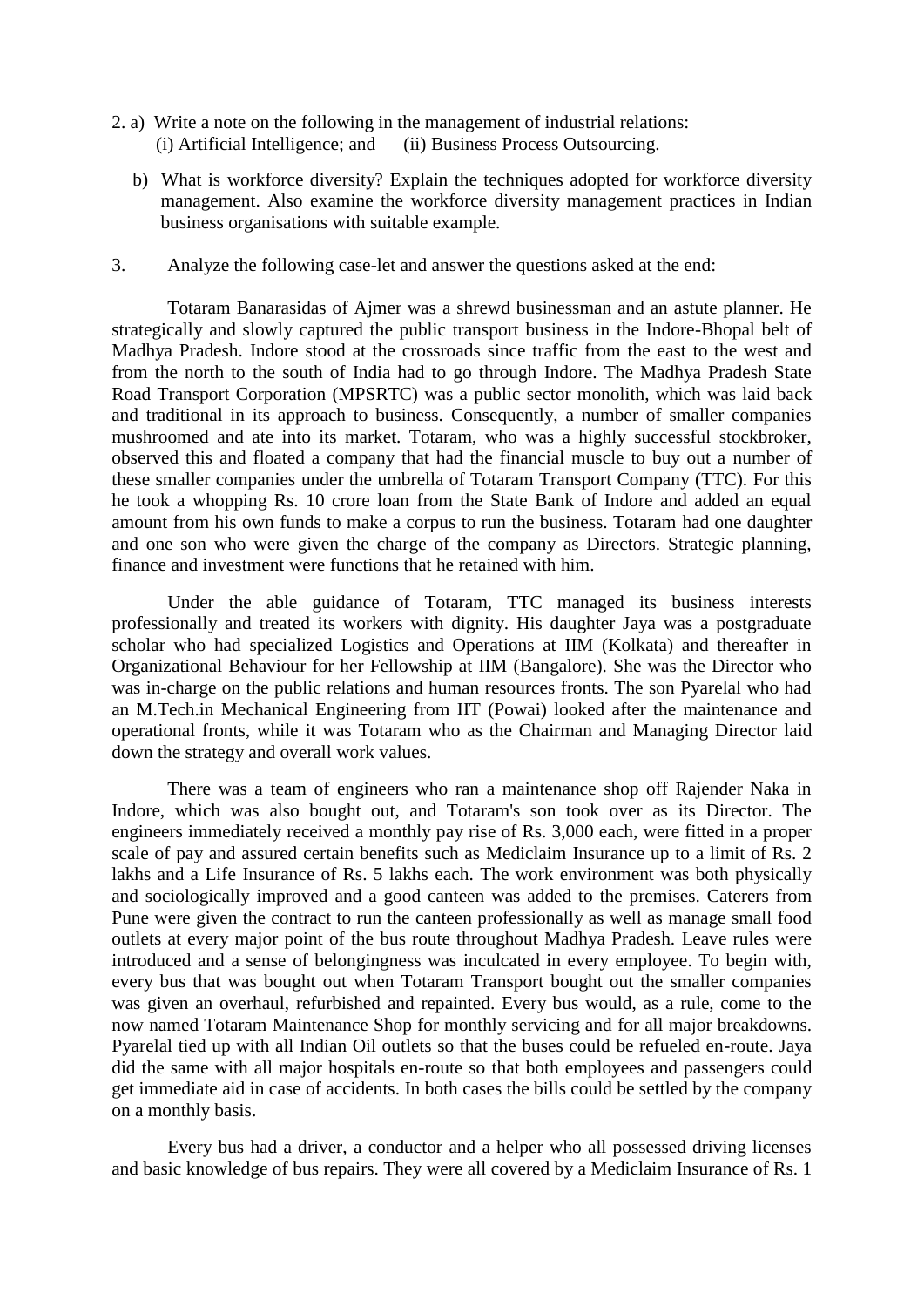lakh and a Life Insurance of Rs. 2 lakhs. It also had a mobile phone, a first aid box and a fully equipped tool kit. In addition every bus had a contingency kitty of Rs. 3000 which could be used only during an emergency. Pay scales for each category were:

| <b>Driver</b> | Rs.4500-100-6500 |
|---------------|------------------|
| Conductor     | Rs. 3500-50-5500 |
| Helper        | Rs.2500-50-4000  |

There was only one union for all Totaram Transport Employees controlled by the Party in power and the industrial relations climate was peaceful. Relationship with the State bureaucracy was also congenial and officialdom was never an impediment to the company. The Press also was favourable since the employees were treated professionally and received a better deal than any state or privately owned organisation could offer.

During the one-year period before the 2004 elections, however, leaders from the INTUC started making trouble and started harassing the employees of Totaram Transport. The Opposition Party used its influence to get the Police to also harass the bus crews. The MPSRTC also put pressure on the Government to limit the expansion of Totaram Transport's business. Many politicians from the Opposition Party applied for and received licences to ply mini-buses, which offered fares that were cheap for the passengers. Of course, the company over-worked and underpaid employees operating these mini-buses. Fringe benefits were virtually non-existent and everyone was on a daily or hourly wage.

This presented a threat to the business interests of Totaram Transport Company since the Indian masses were generally uncaring about safety and comfort as long as the fares were low. The employees of the mini bus companies were contract labour and non-unionized. Totaram went into action at once and contacted his friends in the trade union. He told them to make inroads into the unorganized mini-bus employees.

The Trade Union controlled by the Party in power slowly took over the control of these mini-bus employees and championed their cause. They went on a public awareness campaign using the press to show the difference between the benefits given to the employees of Totaram Transport Company and the employees of others. The owners of the mini-buses cried foul and filed a case against both the union and owners of Totaram Transport on grounds of inciting workers and causing willful hindrance to free trade. The Government supported the mini-bus owners and the Indore Bench of the M.P. High Court placed a stay on the union propaganda. The mini-bus business began afresh and the owners summarily dismissed the workers' leaders of the workers were by The Press took up the case of the dismissed workers and top leaders in all major political parties in MP distanced themselves from the issue.

#### **Questions:**

- i) What should Totaram Transport Company do?
- ii) What should the trade union do?
- iii) What can the press do to help the cause of the contract workers?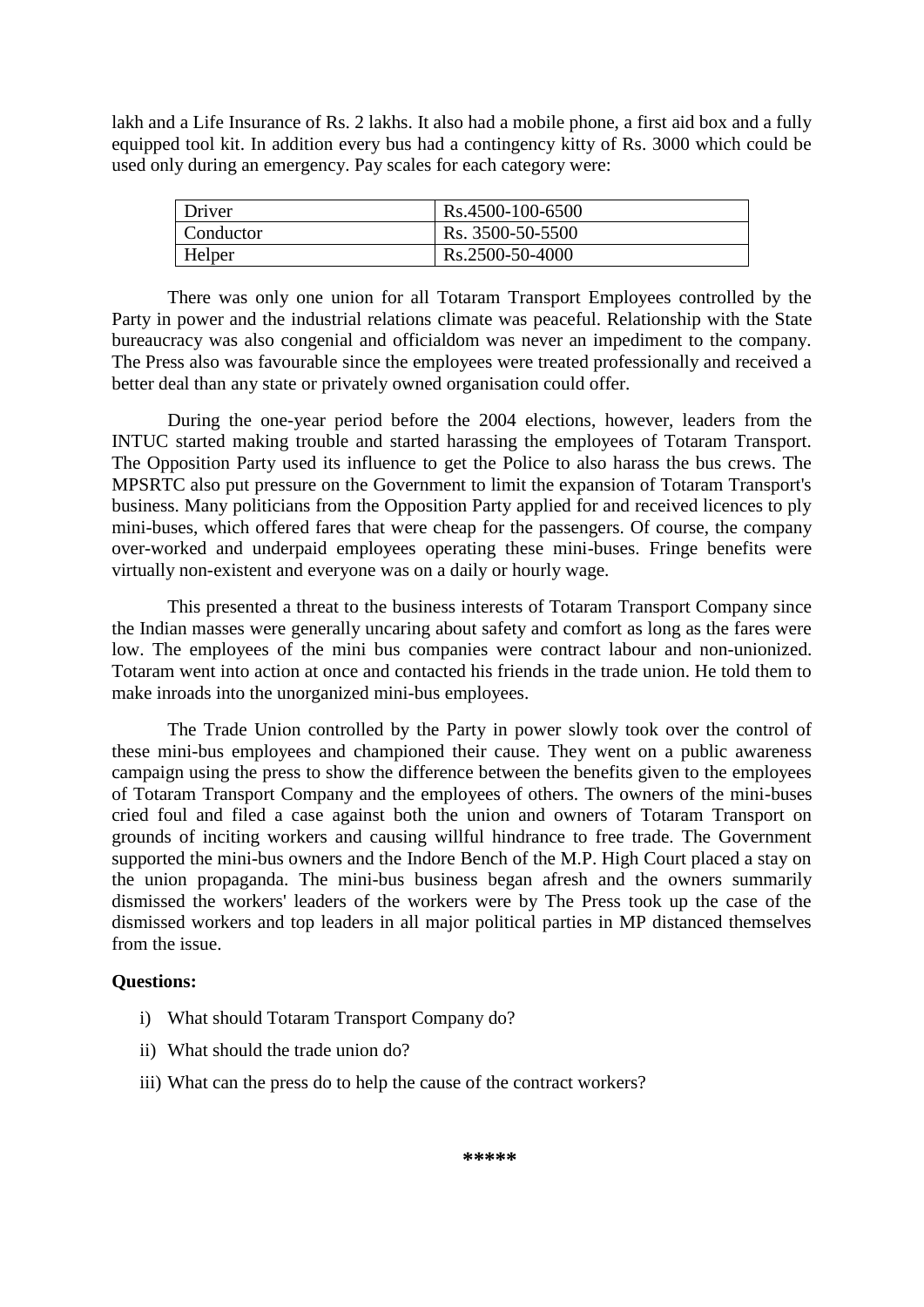

# **MASTER OF BUSINESS ADMINISTRATION (MBA) PROGRAMME (BATCH: 2019-20)**

# **COURSE ± MBA-34: INTERNATIONAL HUMAN RESOURCE MANAGEMENT (Second Year - Fourth Semester ± HR Specialization)**

# **ASSIGNMENT ± I (MARKS: 15)** ANSWER ALL QUESTIONS ALL QUESTIONS CARRY EQUAL MARKS

- 1. a) Explain the process and the drivers of internationalization of a business.
	- b) Define the concept of Cross Culture. Discuss the various cross cultural theories.
- 2. a) Write a note on the following: (i) Emigration and Immigration; and (ii) Brain Drain and Job Exporting.
	- b) Identify the key challenges faced in training expatriate managers. Why do some MNEs appear reluctant to provide basic pre-departure training?
- 3. a) What do you understand by Learning Organization? Discuss various strategies to build a learning organization.
	- b) 'Global HR Professionals address the issues emerging from dynamic changes'  $-$ Discuss the environmental differences in global markets.

- 1. a) Discuss briefly the HR practices in European countries. Of them, the practices of which country, in your opinion, are best? Why?
	- b) "Japanese principles of management concerned with gaining mutual commitment of people and the cooperation". In light of the above statement, examine the Japanese style of HR practices and their implications.
- 2. a) What is HRIS? Explain the HRIS models. Also write a note on organizational structure of HRIS.
	- b) Discuss, in detail, the role of social media in International Human Resource Management.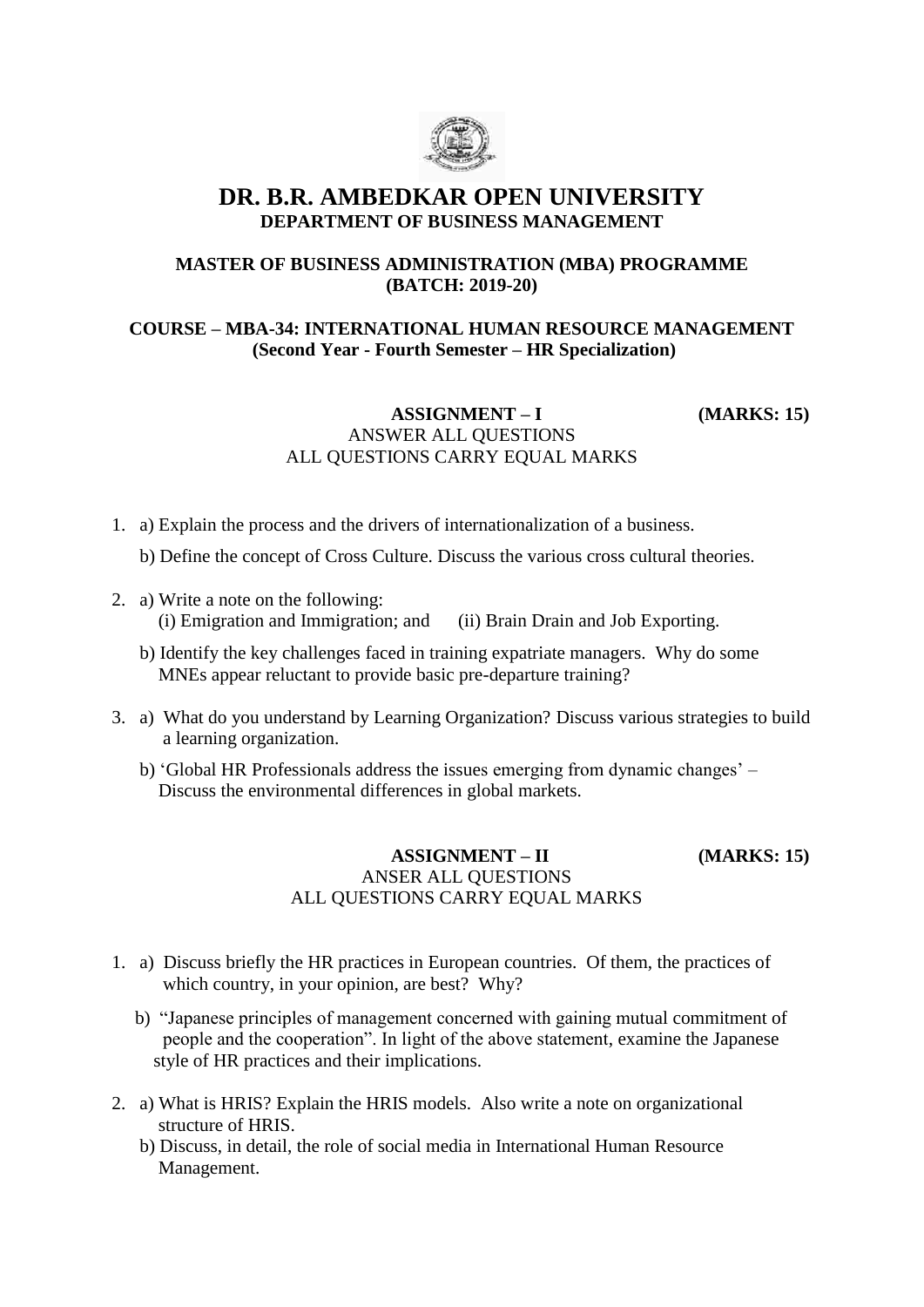3. Analyze the following case-let and answer the questions asked at the end:

The Office Equipment Company (OEC) must identify a manager to help set up and run a new manufacturing facility located in the Palestinian-controlled Gaza Strip. The position will have a minimum duration of three years. OEC manufactures office equipment such as photocopying machines, recording machines, Mailscales paper shredders in eight different countries. OEC products are distributed and sold worldwide.

Currently OEC has no manufacturing facility in the Middle East, but has been selling and servicing products in Israel since the early 1970s. OEC sells its products in Israel through independent importers, but now it convinced that it needs to have a local manufacturing facility in order to take full advantage of the new, more peaceful situation in the region. Despite occasional turmoils that interrupt new move towards peace. OEC's sales in Israel have been improving, with increase in profitability. OEC has recently been contacted by distributors in Jordan and Egypt about possible sales of OEC products. Incentives for Foreign direct investment in the Gaza Strip could help OEC develop extensive operations in the region at considerably reduced cost.

OEC hopes to begin constructing a factory in the Gaza Strip within the next six months. This factory would import products and assemble them. The construction of the assembly plant would be supervised by a US technical team and a US expatriate would be assigned to direct the production. This expatriate manager would report directly to the headquarters of OEC at US.

The option of filling the position of managing director with someone from outside the organisation is alien OEC's policy. Otherwise, the options are fairly open. OEC uses a combination of home-country, host entry and third-country nationals in top positions in foreign countries. It is not uncommon for managers to rotate among foreign and domestic locations (in the US). In fact, it is increasingly evident that international Experience is an important factor in deciding the persons who will be appointed to top corporate positions. The sales and service operations in Israel have been controlled through OECs European regional office located in Podemone, Italy. A committee at the European regional office has quickly narrowed its choice to the following five candidates.

Tom Zimmerman: Zimmerman joined the organisation 30 years ago and is wellversed in all the technical pets required for the job. Zimmerman is a specialist in start-up projects and has supervised the construction of new manufacturing facilities in four countries. He has never been assigned to work abroad permanently. His assignments have usually been in developed countries and for periods of less than six months. He is considered to be extremely competent in the duties he has performed during the years, and will retire in about four-and-a-half years. Neither he nor his wife speaks any language other than English their children have grown and are living in the US. Zimmerman is currently in-charge of an operation about the size that the one in Gaza Strip will be after the factory begins operating. However, as that operation is being merged with another, this present position will become redundant.

Bitt Harrison: At age forty, Brett has spent 15 years with OEC. He is considered highly competent and capable of moving into upper-level management within the next few years. He has never been based abroad but has frequently travelled to Latin America. Both he and his wife speak Spanish adequately. Their two children aged fourteen and fifteen, are just